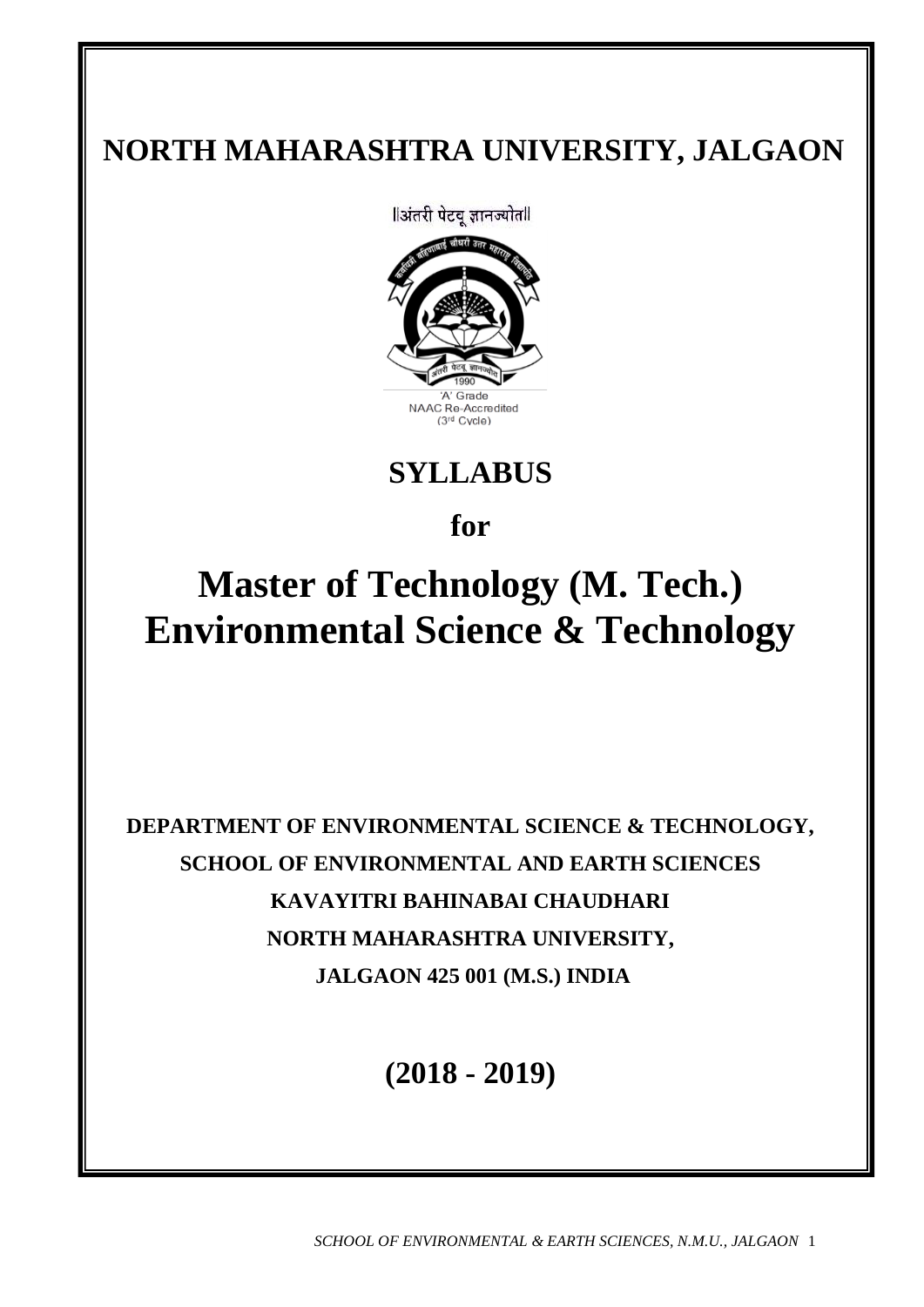# **Summary of Distribution of Credits for M. Tech. (Environment Science & Technology) at School of Environmental and Earth Sciences**

# **[at University Campus under Academic Flexibility** *w.e.f.* **2018-19]**

# *Regular*

| Sr.<br>N <sub>0</sub> | <b>Type of</b><br>course | Sem I | <b>Sem II</b> | <b>Sem III</b> | <b>Sem IV</b> |
|-----------------------|--------------------------|-------|---------------|----------------|---------------|
| 01                    | Core                     | 09    | 09            | 05             | --            |
| 02                    | Skill based              |       |               |                |               |
| 03                    | School<br>Elective       | 03    | 03            |                |               |
| 04                    | Practical                | 03    | 03            | 10             | 15            |
| <b>Total Credits</b>  |                          | 15    | 15            | 15             | 15            |

# *Part-time*

| Sr.<br>N <sub>0</sub> | <b>Type of</b><br>course | <b>Sem I</b> | <b>Sem II</b> | <b>Sem III</b> | <b>Sem IV</b> | <b>Sem V</b> | <b>Sem VI</b> |
|-----------------------|--------------------------|--------------|---------------|----------------|---------------|--------------|---------------|
| 01                    | Core                     | 03           | 06            | 03             | 06            | 05           |               |
| 02                    | Skill based              |              |               |                |               |              |               |
| 03                    | School<br>Elective       | 03           |               | 03             |               |              |               |
| 04                    | Practical                |              | 03            |                | 03            | 10           | 15            |
|                       | <b>Total Credits</b>     |              | 09            | 06             | 09            | 15           | 15            |

| <b>Subject Type</b> | Core | <b>Skill based</b> | <b>School</b><br><b>Elective</b> | <b>Practical</b> | <b>Total</b><br><b>Credits</b> |
|---------------------|------|--------------------|----------------------------------|------------------|--------------------------------|
| <b>Credits</b>      | 23   | $\sim$ $\sim$      | 06                               | 31               | 60                             |

**Total Credits = 88**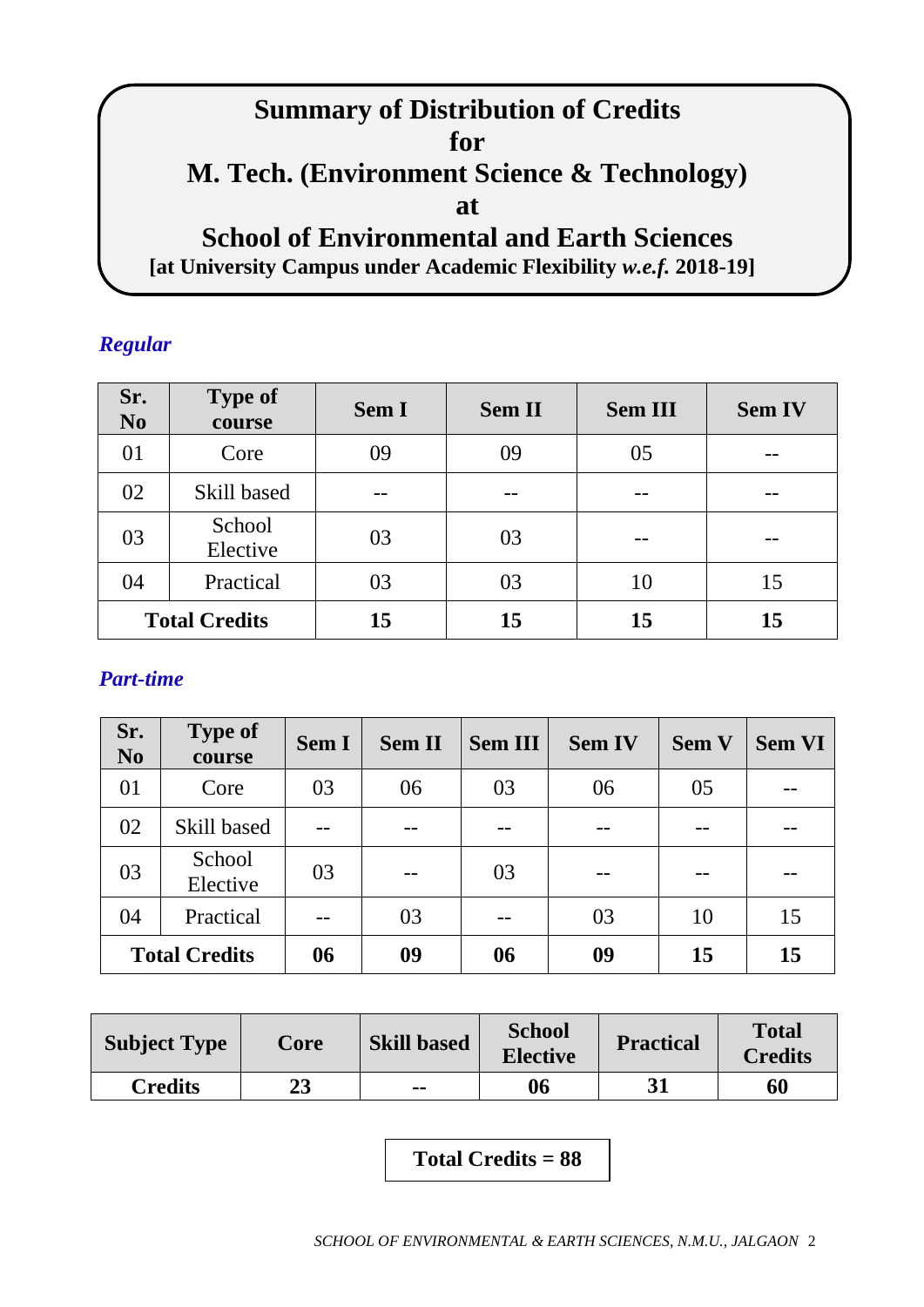# **SCHOOL OF ENVIRONMENTAL AND EARTH SCIENCES NORTH MAHARASHTRA UNIVERSITY, JALGAON**

# **Syllabus for M. Tech. (Environment Science & Technology) with effect from 2018 -2019**

|                      |                   | (A) Core Courses   |                  | (B) Skill Based /<br><b>Elective Course</b> |                    |                  |                                 |
|----------------------|-------------------|--------------------|------------------|---------------------------------------------|--------------------|------------------|---------------------------------|
| <b>Semester</b>      | No. of<br>Courses | Credits<br>$(T+P)$ | Total<br>Credits | No. of<br>Courses                           | Credits<br>$(T+P)$ | Total<br>Credits | <b>Total Credits</b><br>$(A+B)$ |
|                      | 4                 | $09 + 03$          | 12               |                                             | $3 + 0$            | 3                | 15                              |
| П                    | 4                 | $09 + 03$          | 12               |                                             | $3 + 0$            | 3                | 15                              |
| Ш                    | 2                 | $05 + 10$          | 15               | $\theta$                                    | $0 + 0$            |                  | 15                              |
| IV                   |                   | $00 + 15$          | 15               | $\theta$                                    | $0 + 0$            | 0                | 15                              |
| <b>Total Credits</b> |                   | 54                 |                  |                                             | 06                 |                  | 60                              |

# *Course credit scheme (Regular)*

(T, Theory; P, Practical)

# *Course credit scheme (Part-Time)*

|                      |                   | (A) Core Courses   |                  | (B) Skill Based /<br><b>Elective Course</b> |                    |                                       |                                 |
|----------------------|-------------------|--------------------|------------------|---------------------------------------------|--------------------|---------------------------------------|---------------------------------|
| <b>Semester</b>      | No. of<br>Courses | Credits<br>$(T+P)$ | Total<br>Credits | No. of<br>Courses                           | Credits<br>$(T+P)$ | Total<br>Credits                      | <b>Total Credits</b><br>$(A+B)$ |
|                      |                   | $03 + 00$          | 03               |                                             | $3 + 0$            | 3                                     | 06                              |
| $\mathbf{I}$         | 3                 | $06 + 03$          | 09               | $\Omega$                                    | $0 + 0$            | $\mathbf 0$                           | 09                              |
| Ш                    |                   | $03 + 00$          | 03               |                                             | $3 + 0$            | 3                                     | 06                              |
| IV                   | 3                 | $06 + 03$          | 09               | $\theta$                                    | $0 + 0$            | $\mathbf{0}$                          | 09                              |
| V                    | 2                 | $05 + 10$          | 15               | $\theta$                                    | $0 + 0$            | $\mathbf{0}$                          | 15                              |
| VI                   |                   | $00 + 15$          | 15               | $\theta$                                    | $0 + 0$            | $\mathbf{0}$                          | 15                              |
| <b>Total Credits</b> | 54                |                    |                  |                                             |                    | 60<br>$(T1 - T1)$ $T2 - T3$ $T4 - T5$ |                                 |

(T, Theory; P, Practical)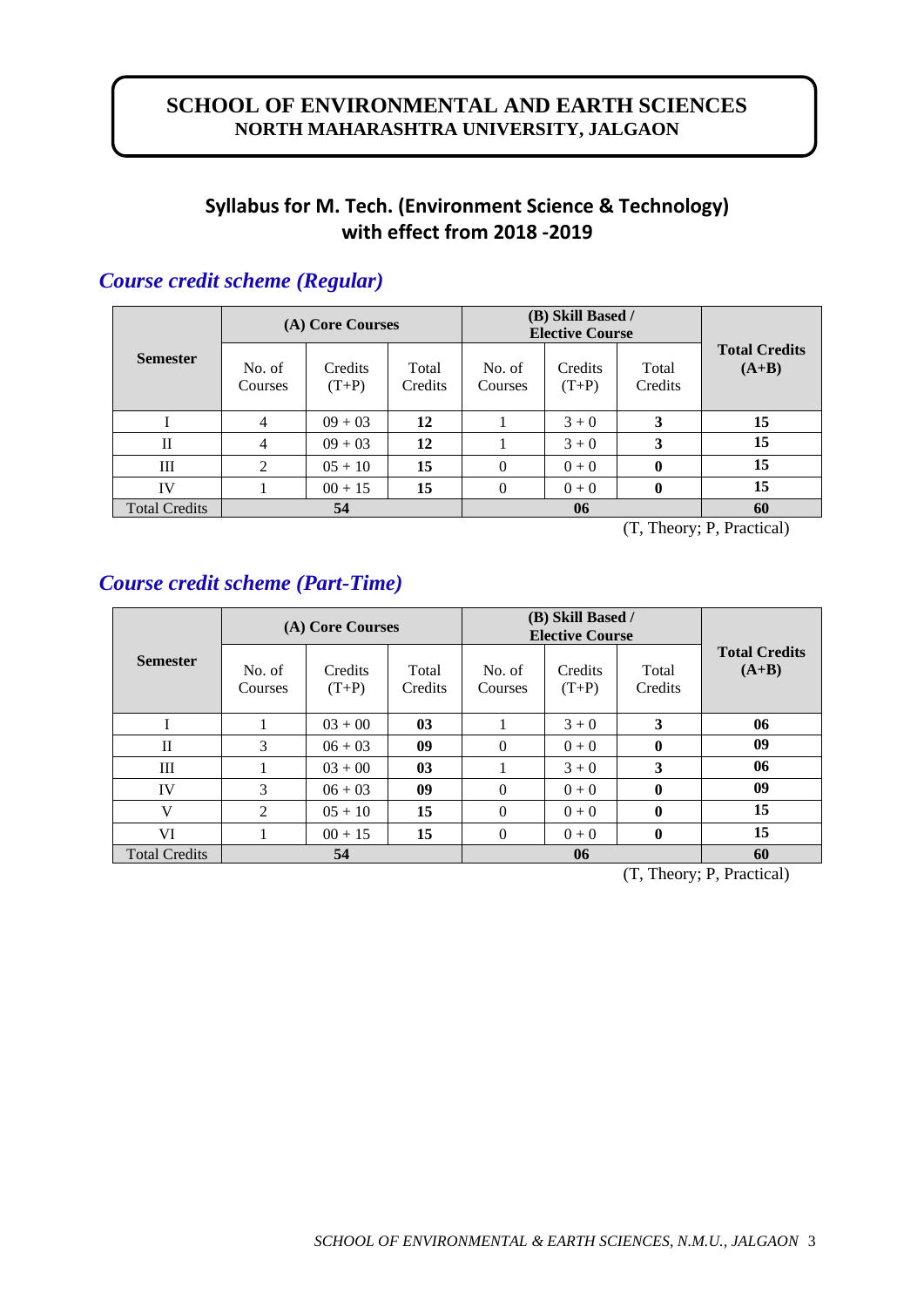# *Structure of Curriculum (Regular)*

|     |                                      | <b>First Year</b> |               |                    |                                               |                     | <b>Total</b> |                    |               |               |
|-----|--------------------------------------|-------------------|---------------|--------------------|-----------------------------------------------|---------------------|--------------|--------------------|---------------|---------------|
|     |                                      | <b>Semester I</b> |               | <b>Semester II</b> |                                               | <b>Semester III</b> |              | <b>Semester IV</b> |               | <b>Credit</b> |
|     |                                      | <b>Credit</b>     | <b>Course</b> |                    | Credit Course                                 | Credit              | Course       | <b>Credit</b>      | <b>Course</b> | <b>Value</b>  |
|     | <b>Prerequisite and Core Courses</b> |                   |               |                    |                                               |                     |              |                    |               |               |
| (A) | Theory                               |                   |               | Q                  | 3                                             |                     |              | $\qquad \qquad -$  | $- -$         | 23            |
|     | Practical                            |                   |               | 3                  |                                               | 10                  |              | 15                 |               | 31            |
| (B) |                                      |                   |               |                    | <b>Skill Based / Subject Elective Courses</b> |                     |              |                    |               |               |
|     | Theory /Practical                    |                   | (Any 1)       | 3                  | (Any 1)                                       | --                  | --           | --                 | --            | 06            |
|     | <b>Total Credit Value</b>            | 15                |               | 15                 | 5                                             | 15                  | 2            | 15                 |               | 60            |

# *Structure of Curriculum (Part-Time)*

|            |                                               |       | <b>First Year</b>        |                    |                     |               | <b>Second Year</b> |                                               |                   |               |            | <b>Second Year</b> |        | <b>Total</b>                  |
|------------|-----------------------------------------------|-------|--------------------------|--------------------|---------------------|---------------|--------------------|-----------------------------------------------|-------------------|---------------|------------|--------------------|--------|-------------------------------|
|            | <b>Semester I</b>                             |       |                          | <b>Semester II</b> | <b>Semester III</b> |               | <b>Semester IV</b> |                                               | <b>Semester V</b> |               |            | <b>Semester VI</b> |        |                               |
|            |                                               |       | Credit Course            | <b>Credit</b>      | Cours<br>e          | <b>Credit</b> | Cours<br>e         | <b>Credit</b>                                 | Cour<br>se        | <b>Credit</b> | Cours<br>e | <b>Credit</b>      | Course | <b>Credit</b><br><b>Value</b> |
|            |                                               |       |                          |                    |                     |               |                    | <b>Prerequisite and Core Courses</b>          |                   |               |            |                    |        |                               |
| (A)        | Theory                                        | 3     |                          | 6                  |                     | 3             |                    | 6                                             | $\overline{2}$    | 5             |            | $- -$              | $- -$  | 23                            |
|            | Practical                                     | $- -$ | $\overline{\phantom{a}}$ | 3                  |                     | $- -$         | --                 | 3                                             |                   | 10            |            | 15                 |        | 31                            |
| <b>(B)</b> |                                               |       |                          |                    |                     |               |                    | <b>Skill Based / Subject Elective Courses</b> |                   |               |            |                    |        |                               |
|            | Theory<br>/Practical                          | 3     | C<br>(Any<br>1)          | $- -$              | $-$                 | 3             | C<br>(Any<br>1)    | $- -$                                         | $- -$             | $- -$         | $- -$      | $\sim$ $\sim$      | $\sim$ | 06                            |
|            | <b>Total</b><br><b>Credit</b><br><b>Value</b> | 6     | $\mathbf{2}$             | 9                  | 3                   | 6             | 2                  | 9                                             | 3                 | 15            | 2          | 15                 |        | 60                            |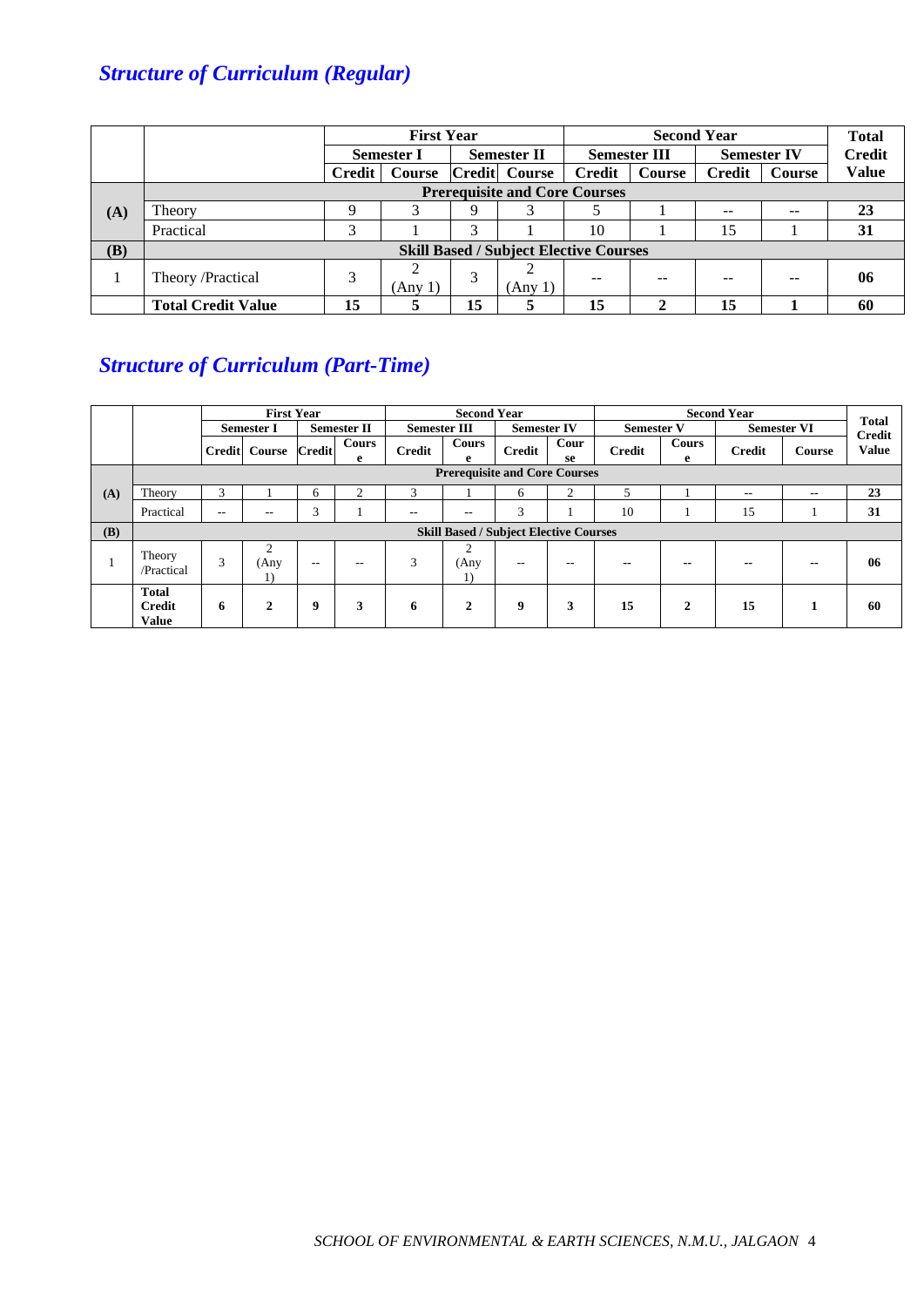| <b>Semester I</b> |  |
|-------------------|--|
|-------------------|--|

| <b>Course</b>    |                     |                                                                         | <b>Teaching</b>       | Exam              |                 | <b>Marks</b>       |              | <b>Credit</b>  |
|------------------|---------------------|-------------------------------------------------------------------------|-----------------------|-------------------|-----------------|--------------------|--------------|----------------|
| Code             | <b>Course Type</b>  | <b>Course Title</b>                                                     | Scheme /<br>Hrs./Week | <b>Schem</b><br>e | <b>Internal</b> | <b>External</b>    | <b>Total</b> | Point          |
| *MTE - 101       | <b>Skill Based</b>  | Water & Wastewater<br>Management                                        | 03                    | 03                | 40              | 60                 | 100          | 03             |
| MTE - 102        | Core                | <b>Environmental System</b><br>Optimization &<br>Modeling               | 03                    | 03                | 40              | 60                 | 100          | 03             |
| MTE - 103        |                     | Modern Tools in<br>Environmental<br>Technology                          | 03                    | 03                | 40              | 60                 | 100          | 0 <sub>3</sub> |
| <b>MTE</b> - 104 | Elective            | <b>Instrumental Techniques</b><br><b>Environmental Analysis</b>         | 03                    | 03                | 40              | 60                 | 100          | 03             |
| <b>MTE</b> - 105 | (Select any<br>Two) | Biotechnological<br>Applications for<br><b>Environmental Protection</b> | 03                    | 03                | 40              | 60                 | 100          | 03             |
| MTE - 106        |                     | Principals of Air & Noise<br><b>Pollution Management</b>                | 03                    | 03                | 40              | 60                 | 100          | 03             |
| $MTE - 107$      | Core                | <b>Practical Course</b>                                                 | 08                    | 03                | 40              | 60                 | 100          | 03             |
|                  |                     |                                                                         |                       |                   |                 | <b>Grand Total</b> | 500          | 15             |

Note: MTE: - 101, 102, & 107 are compulsory. Select any two papers out of MTE: - 103, 104, 105 &106

# **Semester II**

| <b>Course</b>    | <b>Course</b>                   |                                                                          | <b>Teachin</b><br>gScheme | <b>Exam</b>       |                 | <b>Marks</b>       |              |                        |
|------------------|---------------------------------|--------------------------------------------------------------------------|---------------------------|-------------------|-----------------|--------------------|--------------|------------------------|
| Code             | <b>Type</b>                     | <b>Course Title</b>                                                      | $Hrs.$ /<br>Week          | <b>Sche</b><br>me | <b>Internal</b> | <b>External</b>    | <b>Total</b> | <b>Credit</b><br>Point |
| $*MTE - 201$     | Skill<br><b>Based</b>           | <b>Industrial Pollution</b><br>Control                                   | 03                        | 03                | 40              | 60                 | 100          | 03                     |
| <b>MTE</b> - 202 | Core                            | <b>Environmental Impact</b><br>Assessment & Audit                        | 03                        | 03                | 40              | 60                 | 100          | 03                     |
| <b>MTE - 203</b> |                                 | Industrial Safety,<br>Environmental<br>Health and<br>Disaster Management | 03                        | 03                | 40              | 60                 | 100          | 03                     |
| <b>MTE - 204</b> | Elective<br>(Select<br>any Two) | Solid & Hazardous<br>Waste<br>Management                                 | 0 <sub>3</sub>            | 03                | 40              | 60                 | 100          | 03                     |
| <b>MTE</b> - 205 |                                 | Environmental Geo-<br>technology                                         | 03                        | 03                | 40              | 60                 | 100          | 03                     |
| MTE - 206        |                                 | <b>Natural Resource</b><br>Management                                    | 03                        | 03                | 40              | 60                 | 100          | 03                     |
| $MTE-207$        | Core                            | <b>Practical Course</b>                                                  | 08                        | 03                | 40              | 60                 | 100          | 03                     |
|                  |                                 |                                                                          |                           |                   |                 | <b>Grand Total</b> | 500          | 15                     |

Note: MTE: - 201, 202, & 207 are compulsory. Select any two papers out of MTE: - 203, 204, 205 &206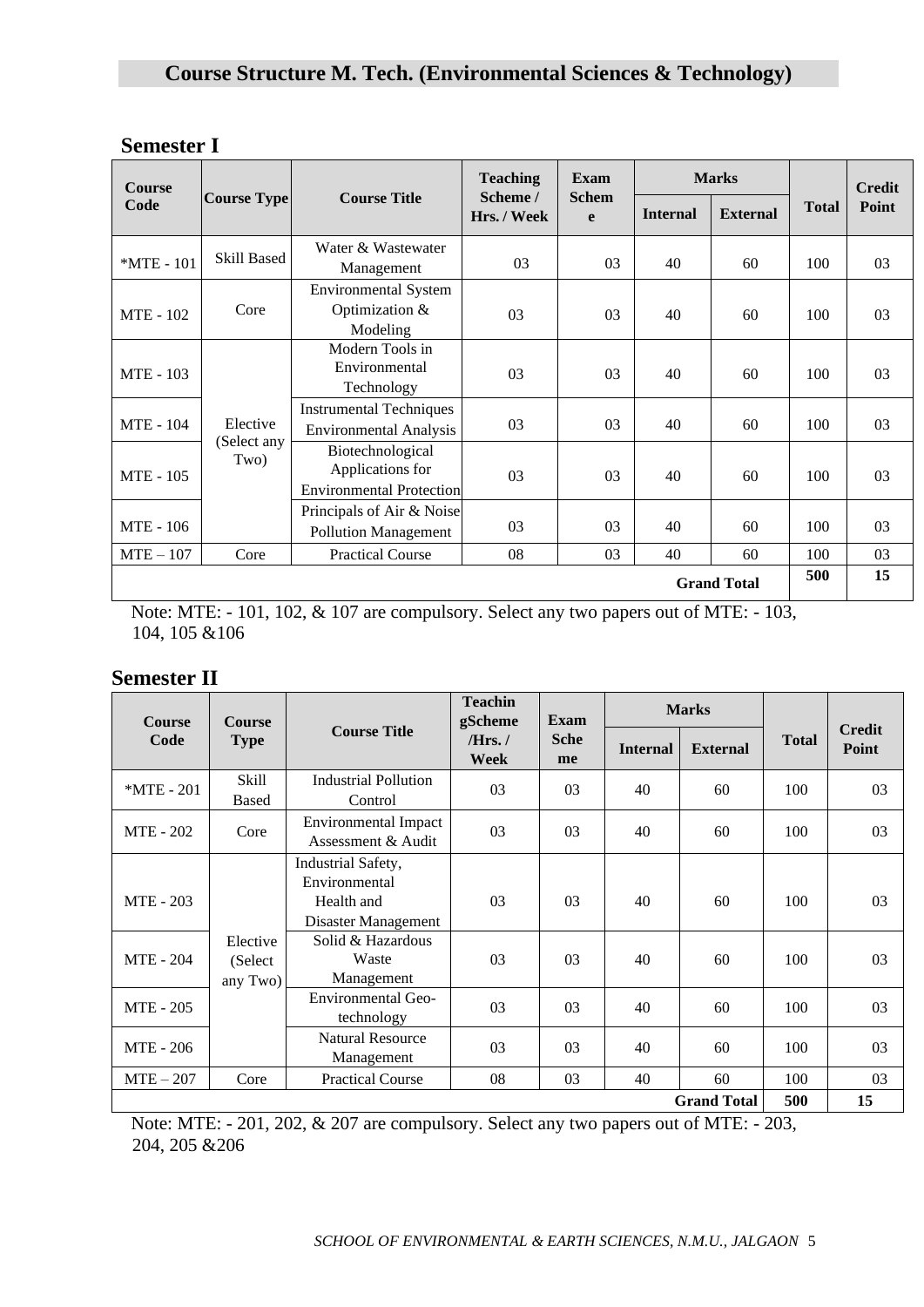# **Semester III**

| Course<br>Code   | <b>Course Type</b> | <b>Course Title</b>             | <b>Teaching Scheme /</b> |                 | <b>Exam Scheme</b> | <b>Total</b>       | <b>Credit</b> |
|------------------|--------------------|---------------------------------|--------------------------|-----------------|--------------------|--------------------|---------------|
|                  |                    |                                 | Hrs. / Week              | <b>Internal</b> | <b>External</b>    |                    | Point         |
| <b>MTE</b> - 301 | Core               | Seminars & Industrial<br>visits | $- -$                    | 100             |                    | 100                | 05            |
| MTE - 302        | Core               | Project                         | $\overline{\phantom{m}}$ | 80              | 120                | 200                | 10            |
|                  |                    |                                 |                          |                 |                    | <b>Grand Total</b> | 15            |

# **Semester IV**

| <b>Course</b>    |                    |                     | <b>Teaching Scheme /</b> |                 | <b>Exam Scheme</b> |              | Credit |
|------------------|--------------------|---------------------|--------------------------|-----------------|--------------------|--------------|--------|
| Code             | <b>Course Type</b> | <b>Course Title</b> | Hrs. / Week              | <b>Internal</b> | <b>External</b>    | <b>Total</b> | Point  |
| <b>MTE</b> - 401 | Core               | Project             | $\sim$ $\sim$            | 120             | 180                | 300          |        |
|                  |                    |                     |                          |                 | <b>Grand Total</b> |              | 15     |

\*Employability and Skill Development Courses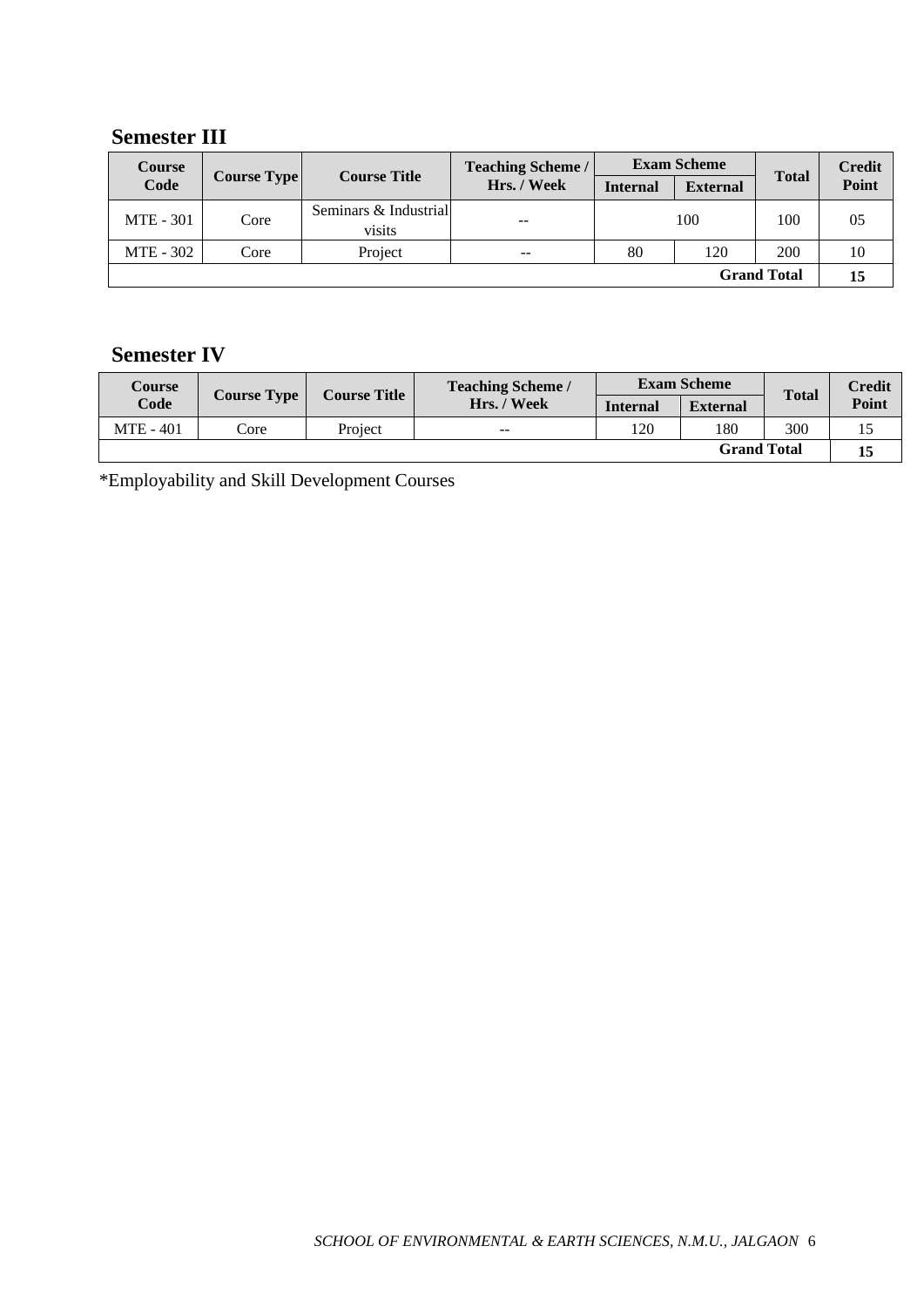# **COURSE STRUCTURE**

# **M. Tech (Environment Science & Technology)**

| Sr.<br>No.     | <b>Subject</b><br>Code | <b>Course structure</b>                                         |  |
|----------------|------------------------|-----------------------------------------------------------------|--|
|                | <b>Semester I</b>      |                                                                 |  |
| 1              | <b>MTE-101</b>         | Water & Wastewater Management                                   |  |
| $\overline{2}$ | *MTE-102               | Environmental System Optimization & Modeling                    |  |
| 3              | <b>MTE-103</b>         | Modern Tools in Environmental Technology                        |  |
| $\overline{4}$ | <b>MTE-104</b>         | <b>Instrumental Techniques in Environmental Analysais</b>       |  |
| 5              | <b>MTE-105</b>         | Biotechnological Applications for Environmental Protection      |  |
| 6              | <b>MTE-106</b>         | Principales of Air & Noise Pollution Management                 |  |
| $\overline{7}$ | <b>MTE-107</b>         | <b>Practical Course</b>                                         |  |
|                |                        | <b>Semester II</b>                                              |  |
| 8              | *MTE-201               | <b>Industrial Pollution Control</b>                             |  |
| 9              | <b>MTE-202</b>         | Environmental Impact Assessment & Audit                         |  |
| 10             | <b>MTE-203</b>         | Industrial Safety, Environmental Health and Disaster Management |  |
| 11             | <b>MTE-204</b>         | Solid & Hazardous Waste Management                              |  |
| 12             | <b>MTE-205</b>         | <b>Environmental Geo-technology</b>                             |  |
| 13             | <b>MTE-206</b>         | Natural Resource Management                                     |  |
| 14             | <b>MTE-207</b>         | <b>Practical Course</b>                                         |  |
|                | <b>Semester III</b>    |                                                                 |  |
| 15             | <b>MTE-301</b>         | Seminars & Industrial visits                                    |  |
| 16             | <b>MTE-302</b>         | Mid Term Project Presentation / Evaluation                      |  |
|                | <b>Semester IV</b>     |                                                                 |  |
| 17             | <b>MTE-401</b>         | Dissertations & Project work                                    |  |

\*Employability and Skill Development Courses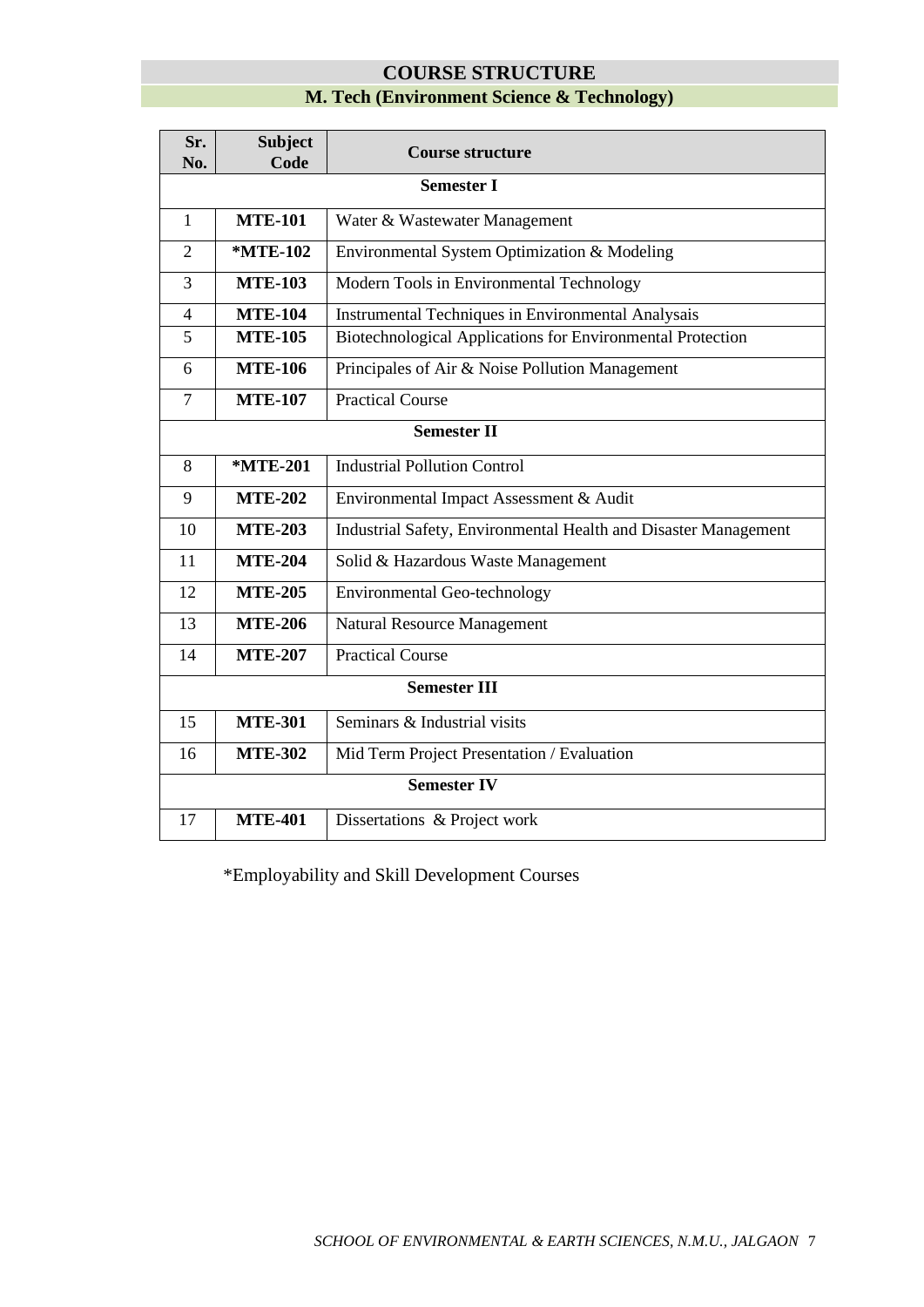# **M. Tech (Environment Science & Technology)**

## **Program Objectives for M. Tech. Program:**

- 1. To impart students with strong knowledge base through theory courses and sessional that makes them suitable for industries, academics, research and consultancies.
- 2. To prepare the students for successful career in the industry; regulatory agencies, departments and
	- boards; consulting firms; and academic and R&D institutions of international standard
- 3. To produce the graduates strong in Environmental Science and Technology fundamentals, and

capable in addressing the diverse present and potential environmental problems

4. To produce the environmentalists who are sensitive to and well aware of the environmental concerns,

issues and problems, and who can apply their specialized and modern environmental knowledge for

the environmentally sound development.

5. To lay firm foundation for environmental managers who can work in multidisciplinary and interdisciplinary teams and who understand the language of both masses and the specialists from

different disciplines.

# **Program Outcomes (PO) for M. Tech. Program:**

Upon successful completion of the M. Tech. program, student will be able to:

| PO Sr.<br>No.   | <b>Program Outcomes</b>                                                                                                                                                                                                           | Cognitive<br>level |
|-----------------|-----------------------------------------------------------------------------------------------------------------------------------------------------------------------------------------------------------------------------------|--------------------|
| PO <sub>1</sub> | Acquiring fundamental knowledge and <b>understanding</b> of environmental<br>sciences                                                                                                                                             | $\overline{2}$     |
| PO <sub>2</sub> | To develop basic environmental monitoring skills, including design and<br>conduct of experiments and data analysis                                                                                                                | 3                  |
| PO <sub>3</sub> | Have fundamental knowledge of environmental technologies, and<br>acquiring capabilities for the design, diagnosis and analysis of pollution<br>control systems and devices, and of water supply and wastewater<br>engineering.    |                    |
| PO <sub>4</sub> | To abilities and capabilities in the areas of development and<br>implementation of environmental management systems, and environmental<br>analysis, environmental aspects identification and environmental impacts<br>assessment. | 3                  |
| PO <sub>5</sub> | Obtain basic <b>understanding</b> on the aspects closely related with the<br>environment, such as, energy, climate change, ISO 14001 based<br>management systems and auditing, and project management                             | 2                  |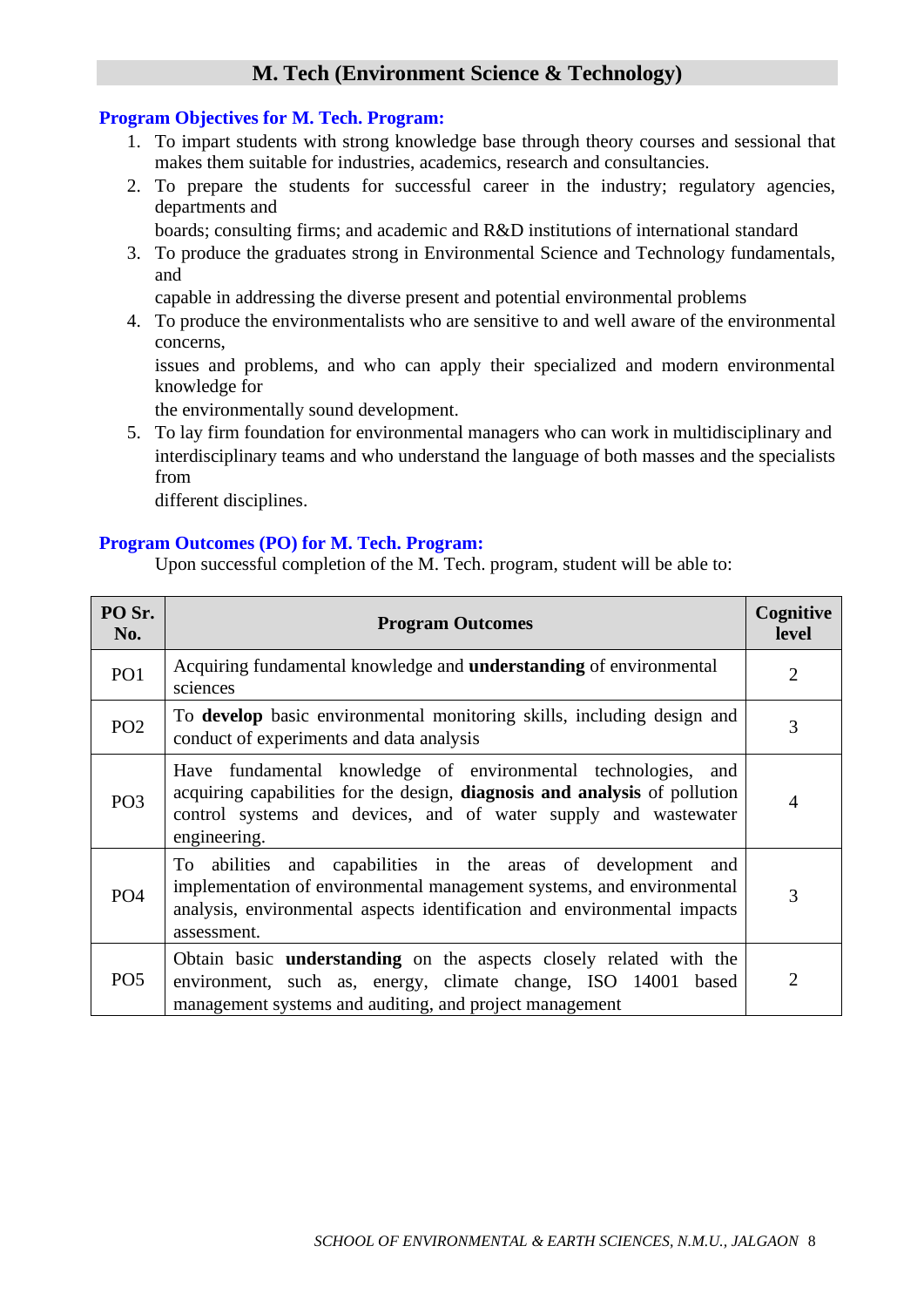# **Program Specific Objectives for M. Tech. Program:**

- 1. To impart students with strong knowledge base through theory courses and sessional that makes them suitable for industries, academics, research and consultancies.
- 2. Develop students analytical, computational and research skills through assignments, presentations and modelling software.
- 3. To train the students on developing practical, efficient and cost-effective solutions on environmental problems and challenges on environmental sciences and Technology
- 4. To inculcate among student's sensitivity towards social and corporate responsibilities.

# **Program Specific Outcomes (PO) for M. Tech. Program:**

Upon successful completion of the M. Tech. program, student will be able to:

| PO Sr.<br>No.    | <b>Program Outcomes</b>                                                                                                                                                                                       | Cognitive<br>level |
|------------------|---------------------------------------------------------------------------------------------------------------------------------------------------------------------------------------------------------------|--------------------|
| PSO1             | Develop an ability to independently carry out research /investigation and<br>development work to solve practical problems.                                                                                    |                    |
| PSO <sub>2</sub> | Develop an ability to write and present a substantial technical<br>report document.                                                                                                                           |                    |
| PSO <sub>3</sub> | Acquire in-depth knowledge about various environmental processes,<br>analyze and design solutions for complex problems related to<br>environmental and community health.                                      | 6                  |
| PS <sub>O4</sub> | Evaluate environmental sustainability and sensitize communities through<br>effective communications and assess alternative solutions for or adequate<br>decision making for overall environmental management. |                    |
| PSO <sub>5</sub> | Acquire professional and intellectual integrity and ethics to produce<br>socially responsible and competent environmental scientists and engineer                                                             | h                  |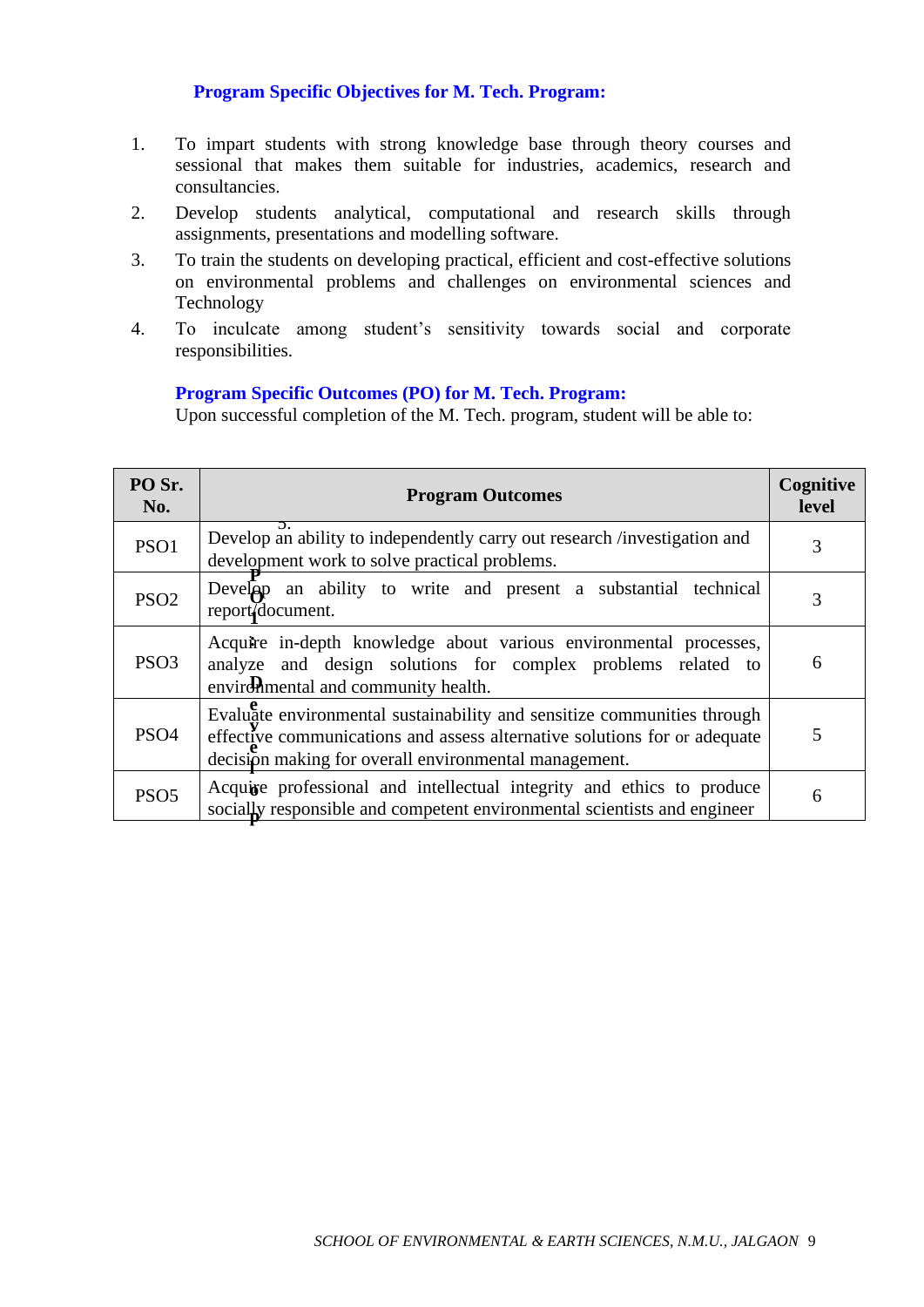#### **SEMESTER I**

#### **MTE – 101 WATER & WASTEWATER MANAGEMENT**

#### **Course Objectives (CObs):**

- 1. Categories terminology and parameters frequently used in wastewater management.
- 2. Appraise different parameters involved in the design of wastewater treatment plants.
- 3. Interpret and illustrate the basics of wastewater treatment methods.
- 4. Design aerobic and anaerobic wastewater treatment plants.
- 5. Solve the routine problems in operations, control and management of wastewater treatment plants.

#### **Unit I: Water Quality and Parameters:**

Water Quality-Physical, chemical and biological parameters of water- Water Quality requirement - Potable water standards -Wastewater Effluent standards -Water quality indices. Water purification systems in natural systems-Physical processes-chemical processes and biological processes-Primary, Secondary and tertiary treatment-Unit operations-unit processes. Mixing, Clarification - Sedimentation; Types; Aeration and gas transfer – Coagulation and flocculation, coagulation processes - stability of colloids destabilization of colloids-transport of colloidal particles, Clari – flocculation.

#### **Unit II: Consequences of Water Pollution:**

Biological uptake of pollutants and their effects on land, vegetation, animals and human health, bio-deterioration, bioaccumulation, bio-magnification and eutrophication, infectious microbial agents in water system and their consequences on human health.

#### **Unit III: Sewage Treatment**

Chemical precipitation, Principle of biological treatment-derivation of bacterial growth kinetics used in designing of wastewater treatment plant. Process design and operation of Activated sludge process and its modification. Bulking and rising sludge. Wastewater treatment for small communities – Oxidation ditch, extended aeration system, SBR; Process design and operation of mechanically aerated lagoon and Waste stabilization pond system. Sewage disposal in isolated unsewered areas–septic tank, cesspools and their effluent disposal methods.

## **Unit IV: Design and Operation**

Sewage characteristics, Quantity & Quality, flow rate, treatment flow –sheets. Sewage treatment process, reactor type, hydraulic characteristics, C-diagram. Preliminary treatmentdesign and operation of screening and grit chamber. Sedimentation, design and operation PST; Design and operation of biological nitrification – de-nitrification system; luxurious phosphorus uptake. Aerobic attached growth process –Process design and operation of trickling filter, RBC, Bio- filter

#### **Unit V: Process Selection and System Synthesis:**

Waste waters, industrial wastewaters, interaction of system components, mixing waste waters and regional plants, Concept of common effluent treatment plant (CETP)system economics, water treatment systems, experimental studies. **Books and References**

- 1. Wastewater Engineering: Treatment, disposal, Reuse Metcalf & Eddy Inc. $4<sup>th</sup>$  ed. TMGHl, NewDelhi, 2003.
- 2. Environmental Engineering- Peavy, HS, Donald RR & G. Tchobanoglous, MGH Int. Ed. NewYork, 1985.
- 3. Wastewater Treatment for Pollution Control Soli J Arceivala, Tata McGraw Hill, 2<sup>nd</sup> ed.1998
- 4. Wastewater Treatment Plants: Planning, Design and Operation- S.R..Qasim, Holt, Rinehart &Winston, NY, 1985
- 5. Industrial Water Pollution Control -WW Eckenfelder, Jr., McGraw -Hill, 2<sup>nd</sup> Edition, NY 1989.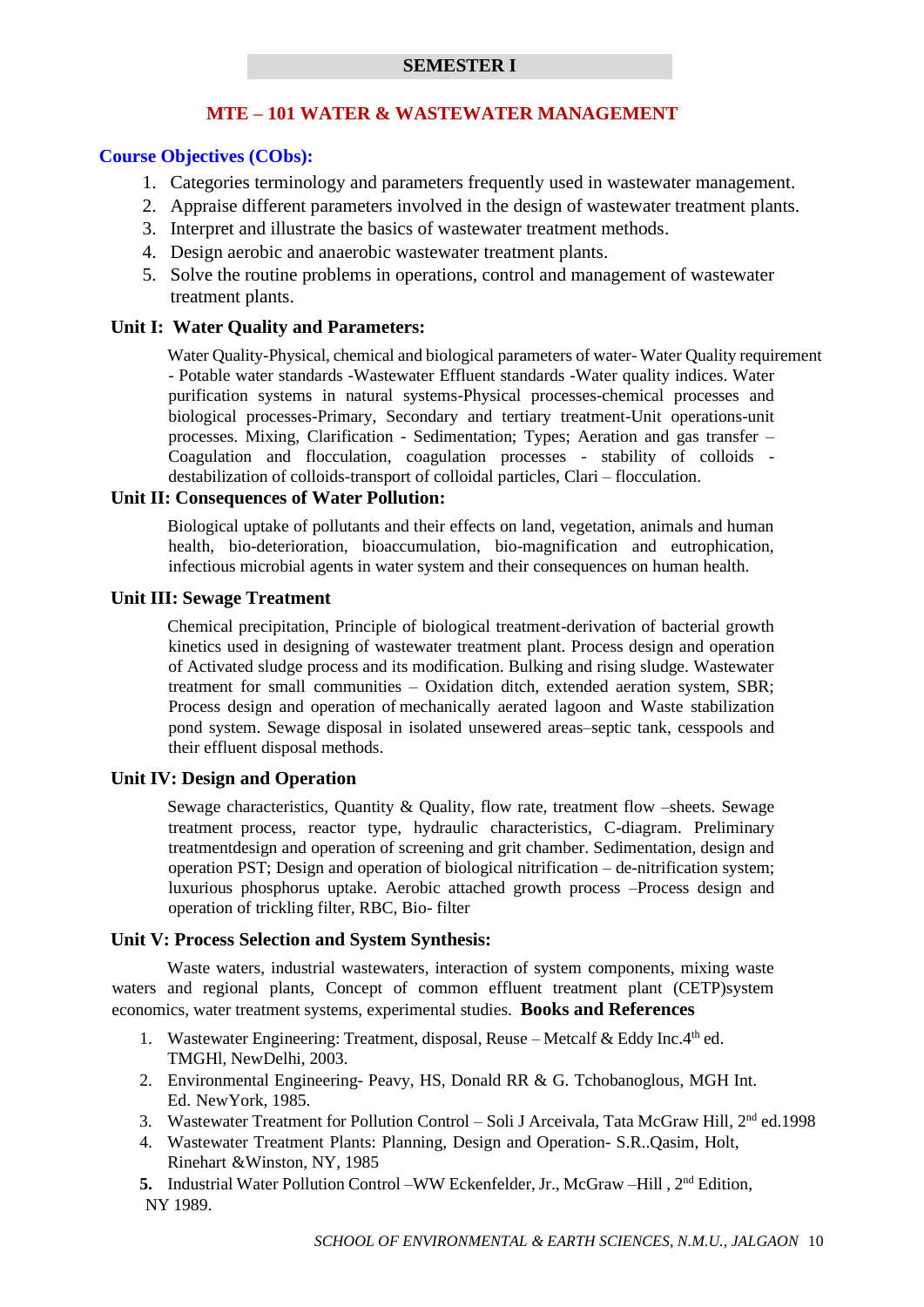| CO's Sr. No.       | <b>Course Outcomes</b>                                                                                                                                             | Cognitive<br>level |
|--------------------|--------------------------------------------------------------------------------------------------------------------------------------------------------------------|--------------------|
| C <sub>101.1</sub> | Select or construct appropriate treatment schemes to<br>remove certain pollutants present in water<br>$\alpha$<br>wastewater.                                      |                    |
| C <sub>101.2</sub> | Design a water or was tewater treatment component.                                                                                                                 | 6                  |
| C <sub>101.3</sub> | Balance chemical reactions and use balanced reactions<br>to determine the distribution of species at equilibrium                                                   |                    |
| C <sub>101.4</sub> | Learn how to determine characteristics of was tewater,<br>and the best available technology for physical, chemical<br>and microbiological treatment of wastewater. |                    |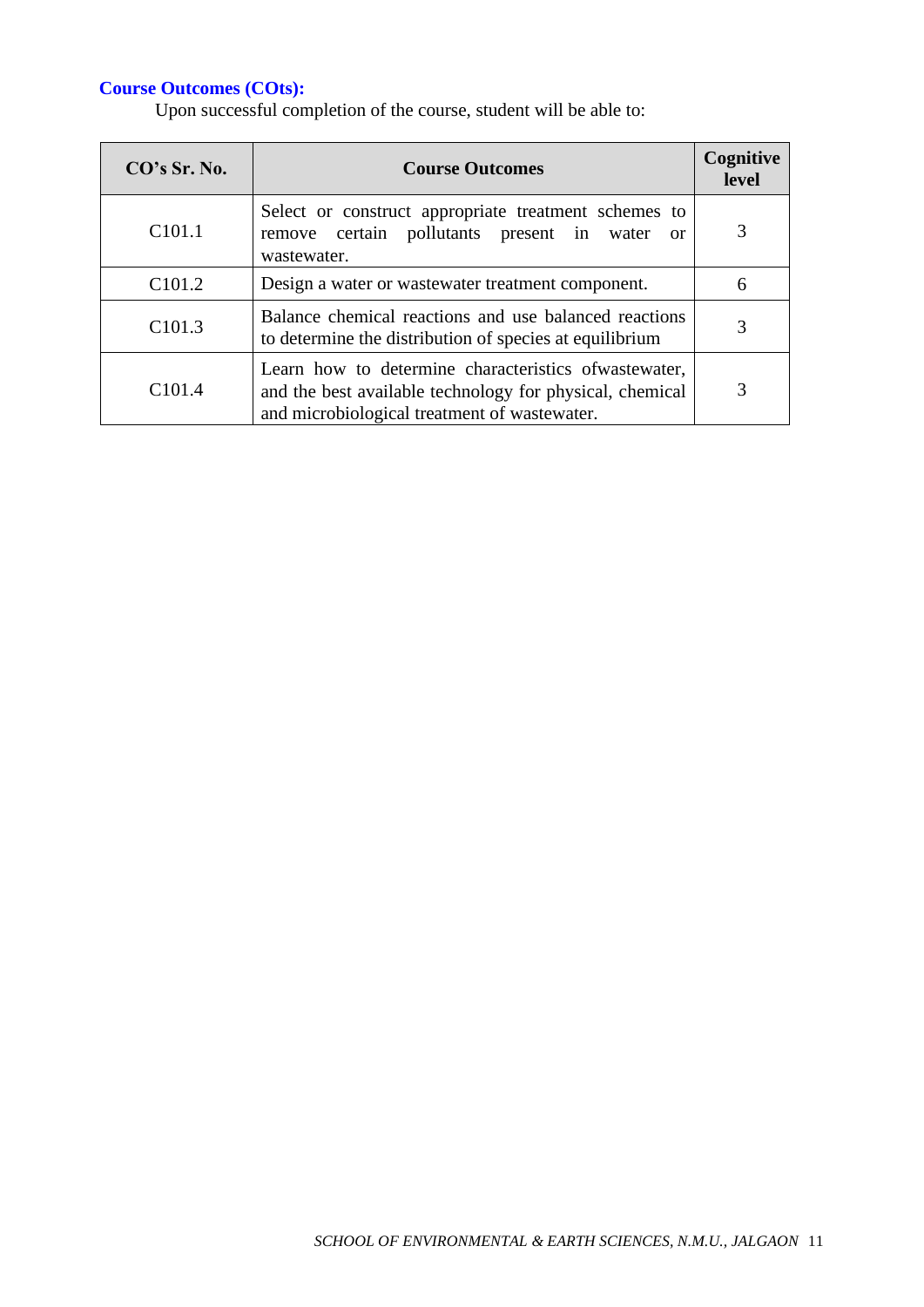# **MTE 102 - ENVIRONMENTAL SYSTEM OPTIMIZATION AND MODELING**

# **Course Objectives (CObs):**

- 1. To understand the concept of environmental systems and their modeling; and to learn different techniques used in modeling**.**
- 2. The course aims to introduce fundamentals and need for optimization techniques in engineering problems. Various techniques such as Linear Programming, Geometric Programming, Dynamic Programming and Non-Linear Programming are taught to students to solve various environmental engineering problems for optimal solutions.
- 3. Understand the idea, methodology and basic tools of environmental modeling.
- 4. Understand the different modeling approaches, their scope and limitations.
- 5. Understand the fate and transport of pollutants.
- 6. Become aware of a wide range of applications of modelling in environmental management & decision making.

## **Unit I: Systems Approach Concept & Analysis**

Model Classification, Terminology of Models, Model Building, Fundamental of Modeling, Transport Law, Chemical Equilibrium, Phase Equilibrium Rooth's Law, Relative Velocity and Chemical Kinetics.

#### **Unit II: Process Modeling**

Linear equilibrium system, Batch Reactor, pH system, Planning Models, Municipal solid waste management, Integrated Solid waste Management, Reuse and Recovery in paper, Palstic, glass andaluminum waste

#### **Unit III: Water Modeling**

Modeling of wastewater management systems. Modeling of pesticide management; Modeling of Modeling of municipal wastewater treatment, Model formulization and their solution, Numerical Techniques of Linear equations, Matrix inversion method, Gasses elimination and gas sidal method.

## **UNIT IV: Programming Model**

Silent feature of optimizations, Linear programming problem, Simplex method, Prinicpales of problem in dual problem, Graphical Method, Principles related to graphical method – Optimum solution and their analysis (Minimization & Maximization) At least one problem of each method along with optimum solution.

## **Unit V: Air Dispersion & Equations of Continuity**

Equations of continuity for rectangular, cylindrical, spherical. Derivation for rectangular coordinate. Numericals based on equation of continuity. Pollutant standard index criteria, toxic air pollutants, Motor vehicle emission, the point source Gaussian Plume models, Transportation Models.

#### **Books and References**

- 1. Handbook of Environmental and Ecological Modeling, Halling-Sorensen B., Nielsen S.N. andJorgensen S.E., Lewis Publishers Inc., 1995.
- 2. Fundamentals of Atmospheric Modeling, Jacobson Mark Z., Kluer Academic Press, 2002.
- 3. An Introduction to Water Quality Modeling, James A. (Ed), (2nd Ed.), 1992.
- 4. Techniques for Environmental System Analysis R.H.Pantell Wiley, NY, 2001.
- 5. System Analysis and Design RJ Aguilar, Prentice Hall, Englewood Cliffs, N.J., 1993.
- 6. Numerical Methods and Analysis- Dr. S. K. Rathore.
- 7. Transport Phenomenon Bird.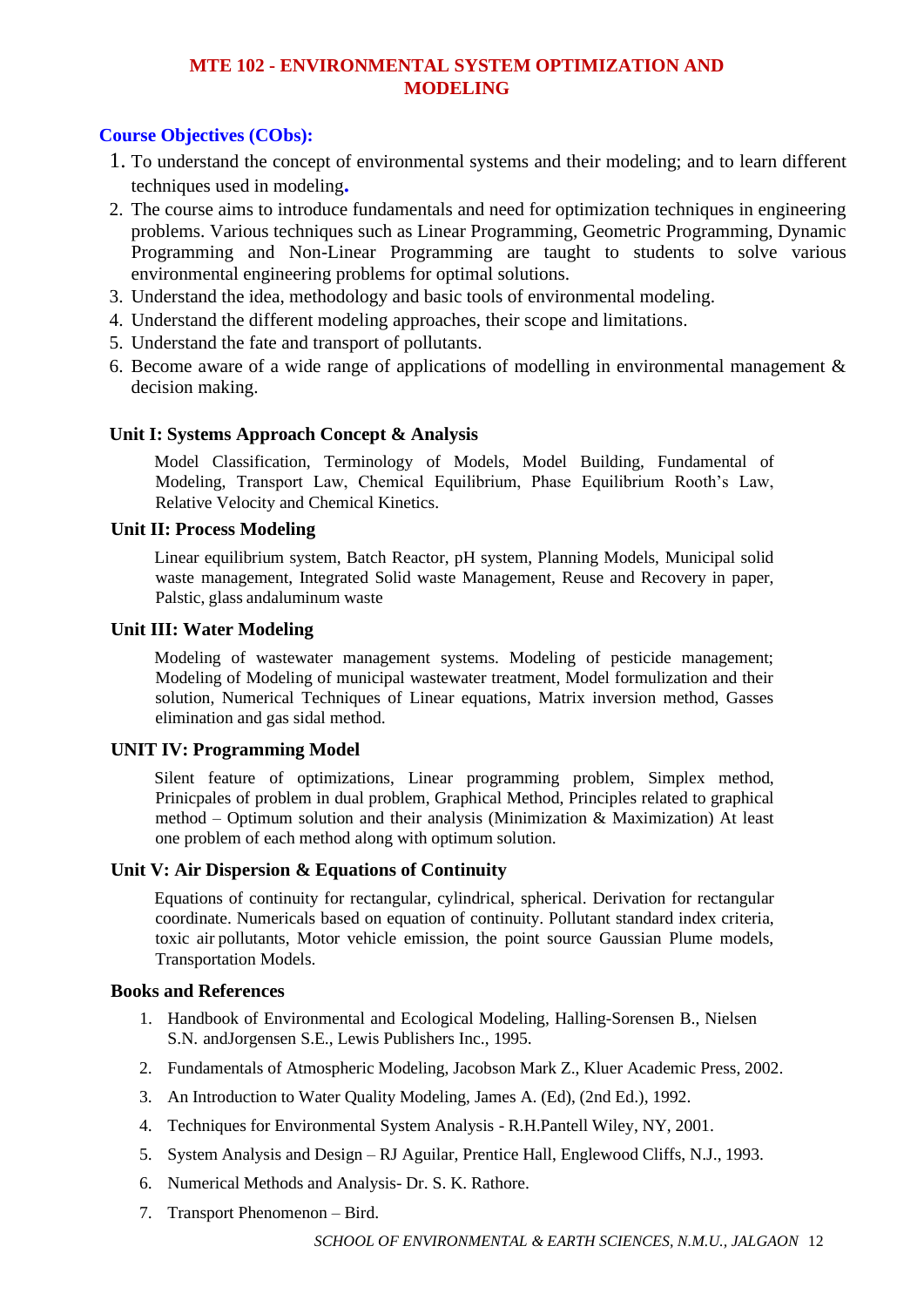| CO's Sr.<br>No.    | <b>Course Outcomes</b>                                                                                                                 | Cognitive<br>level |
|--------------------|----------------------------------------------------------------------------------------------------------------------------------------|--------------------|
| C102.1             | Acquired knowledge to make use of the software packages and its<br>application in civil engineering projects                           | 3                  |
| C <sub>102.2</sub> | Understand the role and nature of modelling environmental systems                                                                      | 2                  |
| C <sub>102.3</sub> | Understand the basic principles of model building using both empirical<br>and mechanistic modelling approaches                         | $\overline{2}$     |
| C <sub>102.4</sub> | To develop clear understanding of the challenges and decisions<br>associated with model implementation and validation of model outputs | 6                  |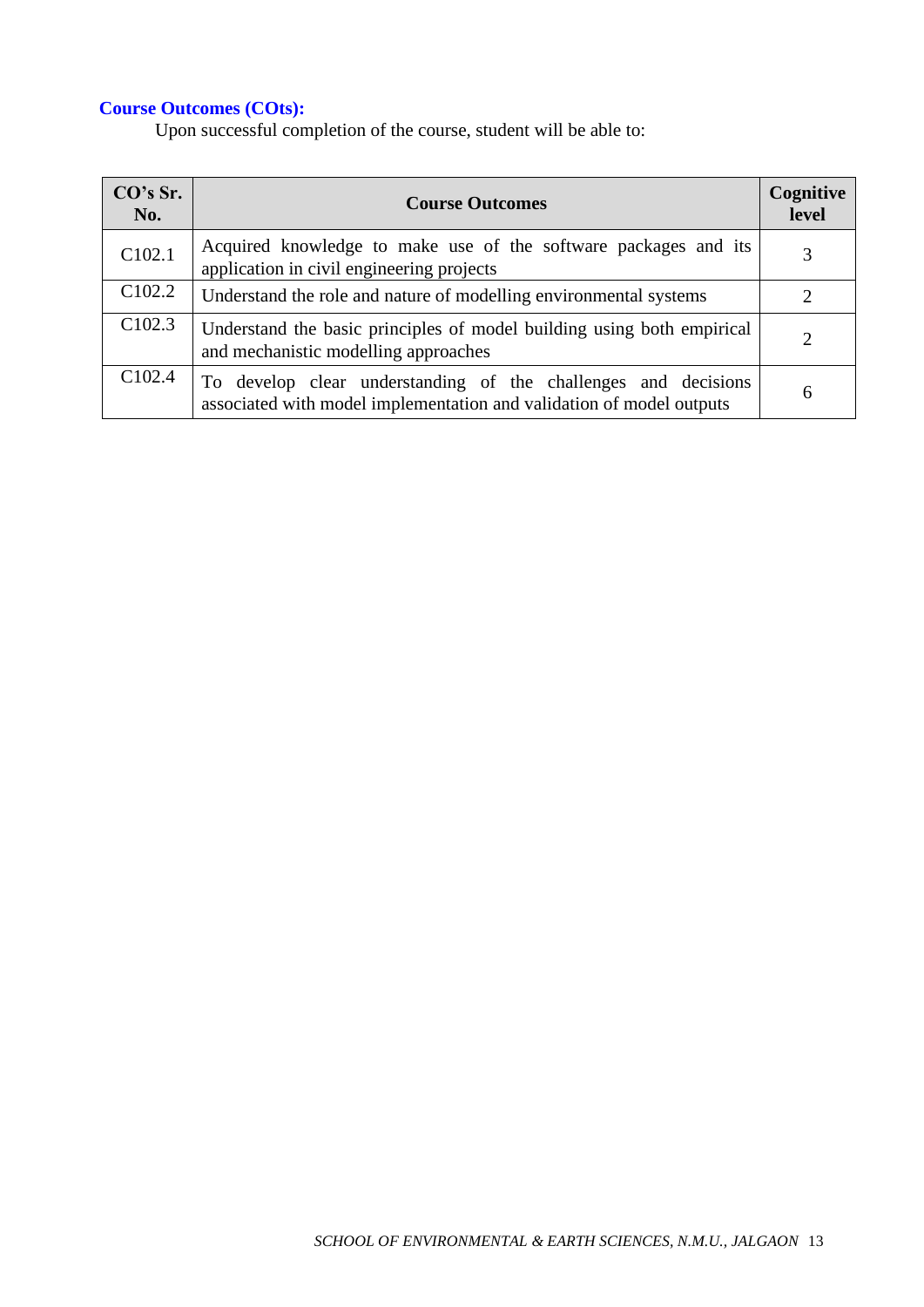## **MTE - 103 MODERN TOOLS IN ENVIRONMENTAL TECHNOLOGY**

# **Course Objectives (CObs):**

- 1. Understanding of the fundamental concepts of Remote Sensing and Geographic Information System.
- 2. Understanding the wide application of Remote Sensing and GIS in Environmental System
- 3. Apply principles of Remote sensing and GIS to collect, map and retrieve spatial information.
- 4. Plan, assess and evaluate natural and manmade systems using geospatial models and methods.
- 5. PEO3 Use geospatial tools and techniques for hazard mitigation and resource planning.

#### **UNIT I: Fundamentals of Remote Sensing**

Introduction, Types, Application and Importance of Remote Sensing; Physics of Remote Sensing;The Electromagnetic spectrum; Spectral Reflectance Curves; Spectral Signatures; Resolution.

#### **UNIT II: Satellite Remote Sensing**

Remote Sensing Platforms: Gound, airborne and satellite based platforms; Some important Remote Sensing Satellites. Sensors: Passive and Active Sensors; Major Remote Sensing Sensors;Satellite band designations and principal applications; true Colour/False Colour, AerialPhotography/Aerial Photo Interpretation.

# **UNIT III: Digital Image Processing and Image Interpretation**

Digital Image Processing: Pixels and Digital Number; Digital Image Structure; Format of Remote Sensing Data; Image Processing functions: Image Restoration, Image Enhancement, Image Transformation, Image Classification and Analysis; Image Interpretation strategies.

#### **UNIT IV: Geographic Information Systems (GIS) & GPS**

Geographic Information System; Introduction; Preparation of thematic map from remote sensing data; Co-ordinate systems; GIS components; Hardware, software and infrastructures; GIS data types: Data input and Data Processing; DEM/DT, generation. Integration of GIS and Remote Sensing Application of Remote Sensing and GIS Water resources Urban Analysis Watershed Management Resources Information Systems. Global Positioning System an introduction.

#### **UNIT V: Computer Applications**

Basic concepts of computer, hardware, operating systems Application software in Environmental sciences: word processing, spreadsheets, graphics and data base, Introduction to web browsing software and search engines with special reference to online environmental monitoring.

#### **Books and References**

- 1. Aerial photographic interpretation, Principles and applications D. R. Leuder.
- 2. Photogeology Miller, J.C.
- 3. Manual of colour aerial photography -Ed. Smith, J. T. Jr.
- 4. Manual of photogrammetry Ed: Morrie M. Thompson.
- 5. Manual of Remote sensing Ed: Robert G Reeves.
- 6. Theory of pattern recognition and modern forecasting V. Karpin and Wright Pattern.
- 7. Remote sensing in Geology Parry S. Siegal & Alan. R. Gillespie
- 8. Manual of photographic interpretation Ed: Colwell, R.N.
- 9. Principles of Remote Sensing Patel Singh; SP publication
- 10. Digital Remote Sensing Pritivish Nag M Kudrat ; Concept publication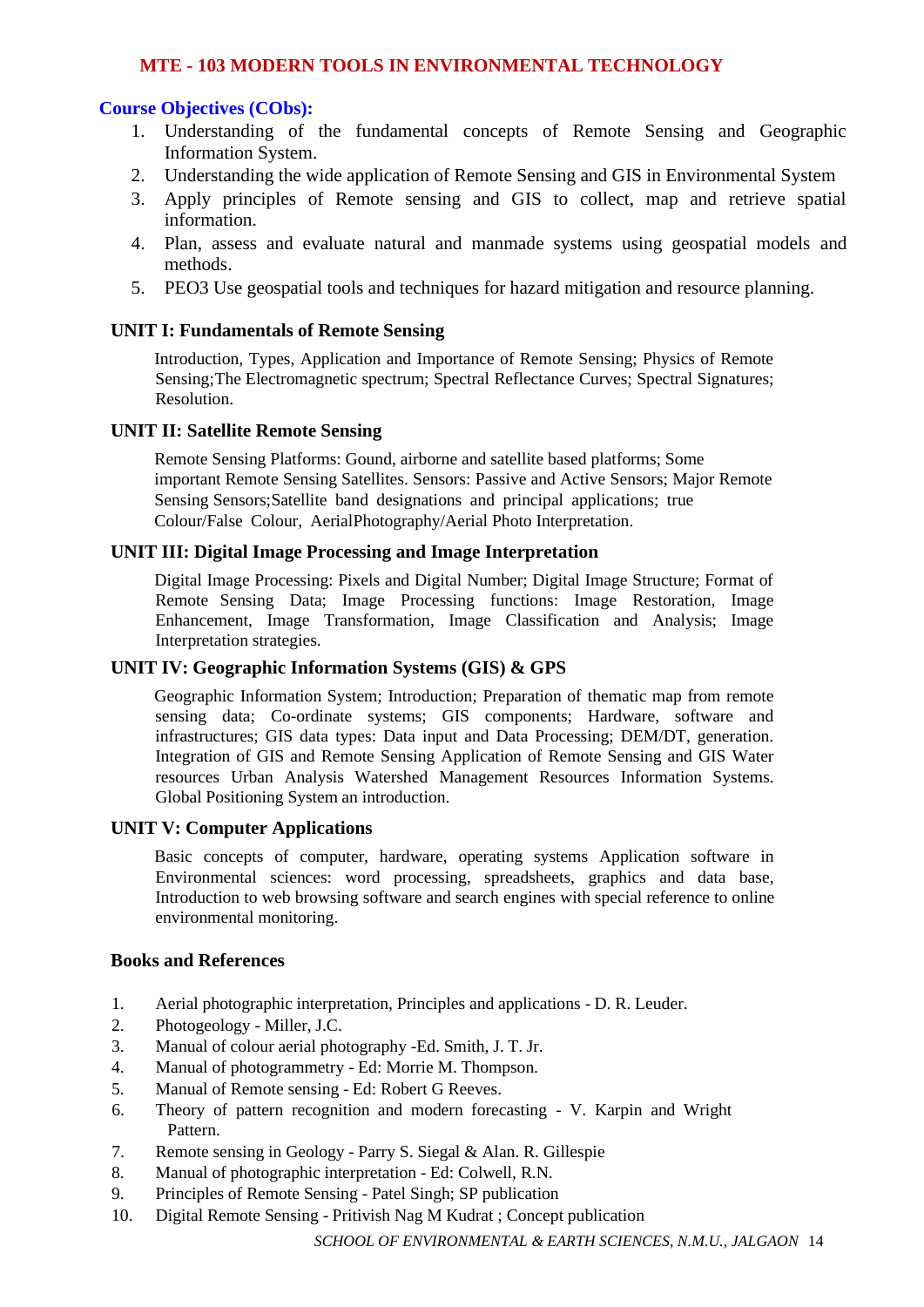- 11. Principles of GIS for land and resources assessment, Burrough, P.A., 1986, Oxford.
- 12. Geographical information systems Vol.1 & 2 Edited by: Paul A. Longley, Michael F. Goodchild,David J. Maguire & David W. Rhind.
- **13.** Geographical information systems and digital image processing Muralikrishna1999. AlliedPublication**.**

| CO's<br>Sr. No.    | <b>Course Outcomes</b>                                                                                                                                                                                                                                    | Cognitive<br>level |
|--------------------|-----------------------------------------------------------------------------------------------------------------------------------------------------------------------------------------------------------------------------------------------------------|--------------------|
| C <sub>103.1</sub> | To develop applications of environmental remote sensing and GIS which<br>can directly enhance service delivery on land use management, ground<br>water management/prospects, agriculture, forestry, food and water<br>security, disaster management, etc. |                    |
| C <sub>103.2</sub> | Identify specific data and methodologies for effective mapping and<br>evaluation of natural resources                                                                                                                                                     |                    |
| C <sub>103.3</sub> | Develop and Devise geospatial models and tools to address the social and<br>engineering problems                                                                                                                                                          | 6                  |
| C <sub>103.4</sub> | Apply geospatial technologies for hazard mitigation and management                                                                                                                                                                                        |                    |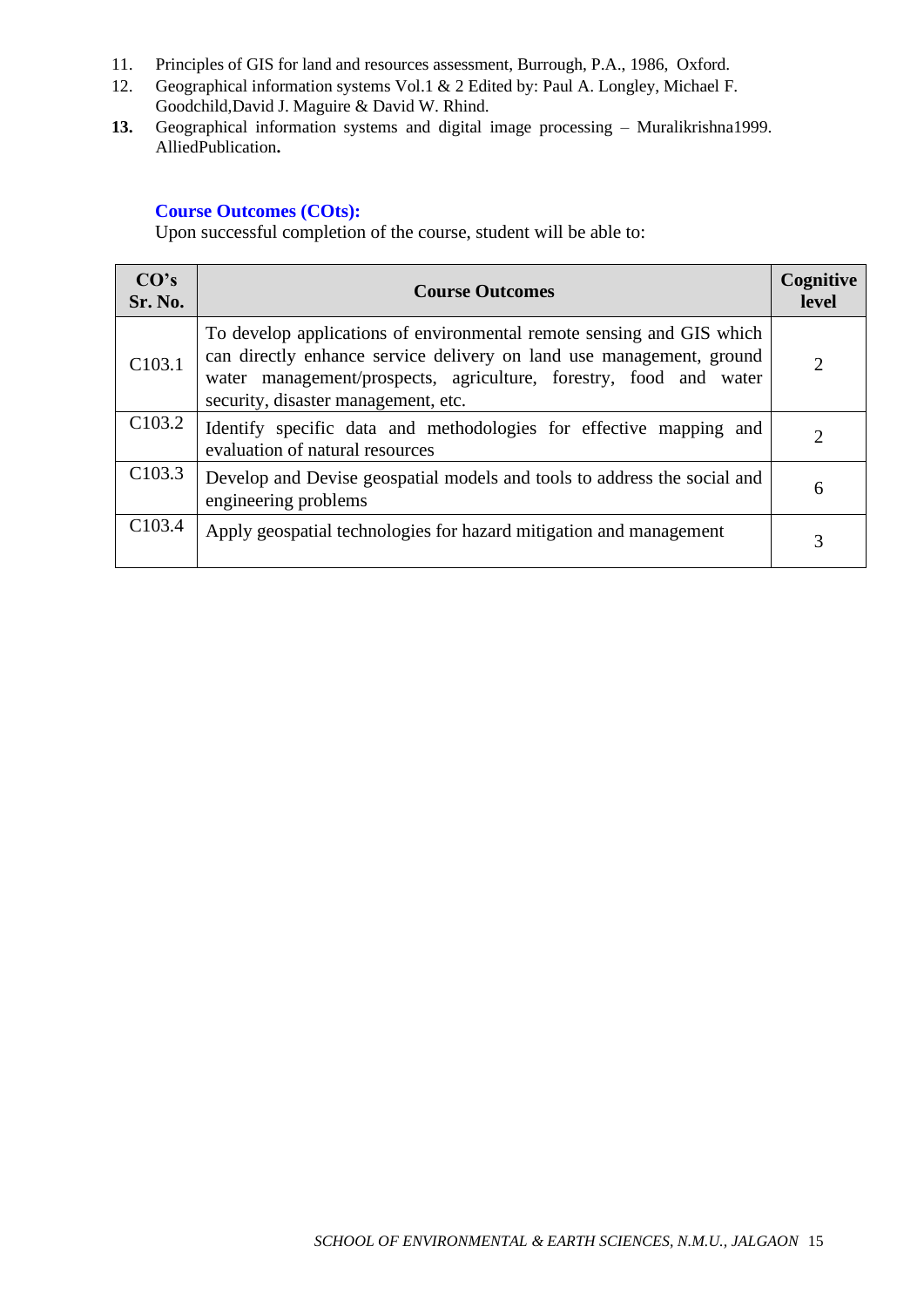# **MTE – 104 INSTRUMENTAL TECHNIQUES IN ENVIRONMENTAL ENGINEERING**

# **Course Objectives (CObs):**

- 1. The aim of the course is to deepen the students' knowledge of and acquire practical experience in instrumental methods of chemical analysis and to acquaint students with practical work on actual complex problems and with the equipment that is essential for determining the state of the environment and in contemporary research of environmental phenomena.
- 2. The goal of environmental engineering is to ensure that societal development and the use of water, land and air resources are sustainable. This goal is achieved by managing these resources so that environmental pollution and degradation is minimized.
- 3. To provide information regarding different elements of industrial water pollution and methods of treatment.
- 4. Also to expose students to the various industrial processes and the origin, characteristics.

# **Unit I: Treatment of Data in Quantitative Analysis**

Accuracy, Precision, Standard deviation, Types of errors, Minimization of errors. Significant figures, Criteria for rejection of data, Principles of instrumentation.

# **Unit II: Spectrophotometric Methods**

Principles, applications, advantages & limitations of the following Spectrophotometric methods: Colorimetry & Spectrophotometry, FTIR, NMR, Atomic absorption spectrophotometry, Flame photometry, Fluorimetry, Nephelometry and Turbidimetry, Inductively coupled plasma spectroscopy & Mass spectroscopy.

## **Unit III: Electrochemical Methods**

Principles, applications, advantages & limitations of following electrochemical methods: Polarography, Pulse polarography, Ion-selective electrode oscilloscopic polarography, cyclic voltametry & anode stripping voltametry.

## **Unit IV: Chromatography**

Principles, applications, advantages & limitations of following chromatographic methods: Adsorption, Partition, Column chromatography, Paper chromatography, thin layer chromatography, Gas chromatography, High Performance Liquid Chromatography (HPLC), Ionchromatography & size exclusion chromatography.

## **Unit V: Physical and Biological Methods**

Analytical methods in Biotechnology & bio-process control, Electrophoresis, X-ray crystallography, Bio-informatics tools, Bio-assay of pharmaceutical products, online & off line measurement systems, micro processor based control systems.

## **BOOKS & REFERENCES:**

- 1. Instrumental Methods of analysis, Willard H H& Dean LL, John Willey, 1976.
- 2. Modern Methods of chemical analysis Recsok RL, & Shields LD, John Willey & sons, Inc 1990.
- 3. Instrumental Methods of chemical analysis, Ewing GW, McGrw Hill Book Company, Inc. 1975.
- 4. Fundamental of molecules spectroscophy. Banwell CN, McGraw Hill, NY, 1990.
- 5. Vogels textbook of Quantitative chemical analysis, Third Ed.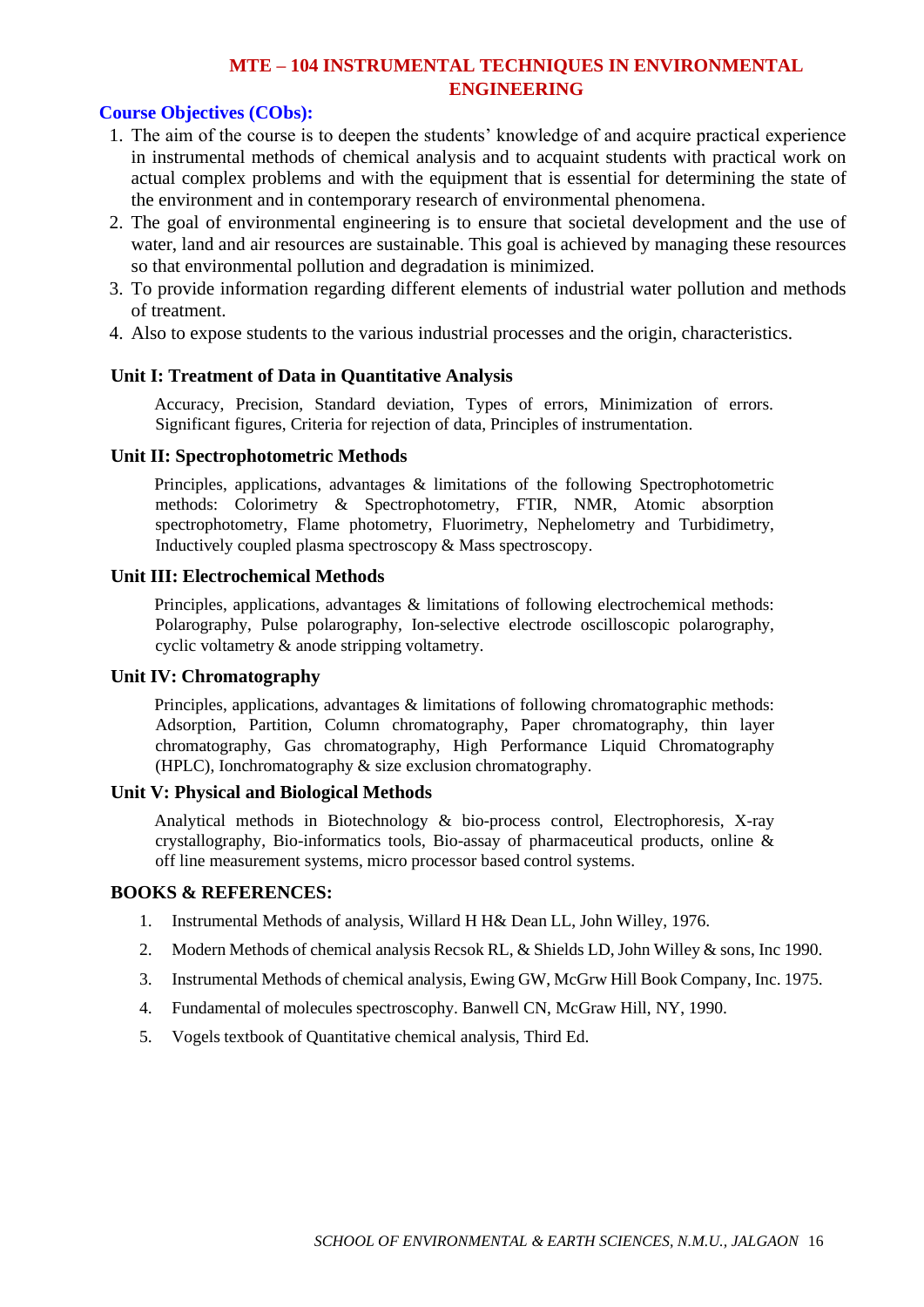| CO's Sr.<br>No.    | <b>Course Outcomes</b>                                                                                                                                                                                                                                                                                 | Cognitive<br>level |
|--------------------|--------------------------------------------------------------------------------------------------------------------------------------------------------------------------------------------------------------------------------------------------------------------------------------------------------|--------------------|
| C104.1             | Students will be develop skills to use adequate equipment and determine<br>the state of pollution in the environment, they will be able to correctly<br>perform sampling and prepare the samples, as well as to adequately use<br>instrumental methods of chemical analysis and interpret the results. | 6                  |
| C104.2             | Able to assess various treatment methods and preventive aspects of<br>pollution of chemical process industries which release emissions,<br>wastewater, solid residue and effluent, leading to degradation of the<br>environment.                                                                       | 5                  |
| C104.3             | Examine Indiscriminate and unregulated exploitations of both renewable<br>and nonrenewable resources can be avoided.                                                                                                                                                                                   | 3                  |
| C <sub>104.4</sub> | Develop awareness regarding imperative need for proper treatment<br>Systems to control.                                                                                                                                                                                                                | 6                  |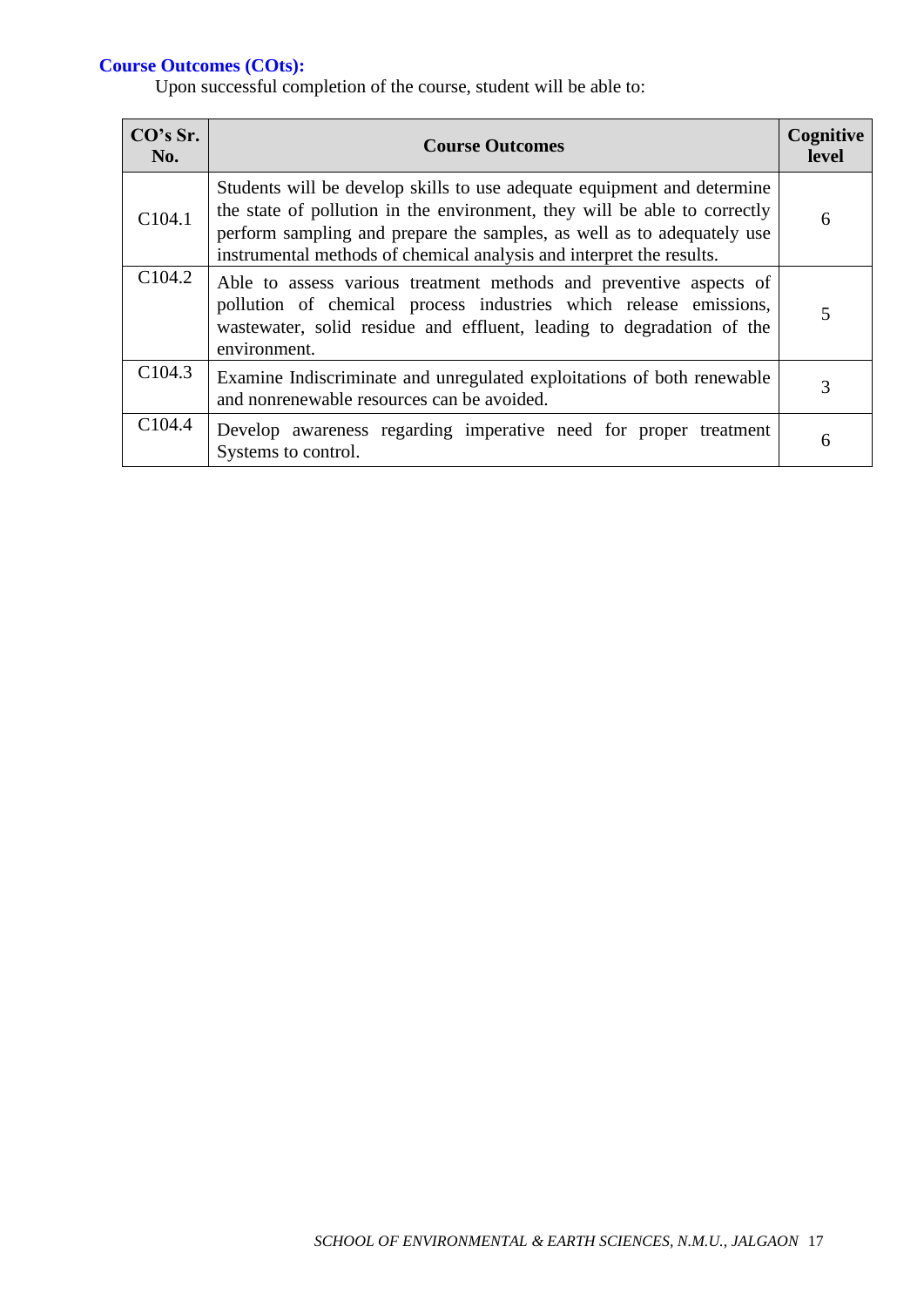# **MTE-105 BIOTECHNOLOGICAL APPLICATIONS FOR ENVIRONMENTAL PROTECTION**

# **Course Objectives (CObs):**

- 1. Knowledge on scope of biotechnology in environmental applications
- 2. Knowledge of microbiology and biochemistry
- 3. Ability to perform various molecular biological applications, and knowledge of equipment used in molecular biological techniques
- 4. Ability to apply molecular biological techniques in pollution management and industrial applications
- 5. Knowledge of advanced biotechnological applications, and biosafety in analytical procedures

# **Unit I: Environmental Biotechnology: Basic Concept**

Principles and concepts of environmental biotechnology – usefulness to mankind.

#### **Unit II: Biotechnology in Pollution Control**

Types of pollution, Methods for measurement of pollution, Methodology of environmental management, air pollution and its control through biotechnology. Water as a scare natural resource,need for water management, measurement of water pollution, waste water collection, waste water treatment – Physical, chemical and biological treatment processes. Solid waste management (composting, wormiculture and methane production)

## **Unit III: Microbial Technology for Waste Management**

Degradation of high concentrated toxic pollutants, non-halogenated, halogenated petroleum hydrocarbons-metals. Mechanisms of detoxification-oxidation reactions, dehalogenation biotransformation of metals. Microbial cell/enzyme technology – adapted microorganisms – biological removal of nutrients microalgal biotechnology and applications in agriculture- role of extra cellular polymers.

Biotechnological remedies for environmental damages – decontamination of ground water systemssubsurface environment – reclamation concepts – bioremediation. Production of proteins – biofertilizers. Biodegradation of solid wastes – physical, chemical and microbiological factors of composting – health risk – pathogens – odour management – technologies of commercial importance advances in biogas technology – case study.

## **Unit IV: Fermentation Biotechnology**

Anaerobic digestion, anaerobic filters, Up-flow un-anaerobic sludge blanket reactors, treatment schemes for waste water of daiy, distillery, tannery, sugar, antibiotic industries.

Aerobic process, activated sludge, oxidation ditches, trickling filters, towers, rotating biological contractors, oxidation ponds.

## **Unit V: Biotechnology and Global Environmental Problems**

Ozone depletion UV-B, green house effect and acid rain, their impact and biotechnology approaches for management.

## **Books and References**

- 1. Wainwright, M, "An Introduction to Environmental Biotechnology ", 1999.
- 2. Martin, A.M., "Biological Degradation of Wastes ", Elsevier Appl. Science, New York, 1991.
- 3. Sayler, Gray S. Robert Fox and James W. " Blackburn Environmental Biotechnology for WasteTreatment ", Plenum Press, New York 1991.
- 4. Bruce E. Rittmann, Eric Seagren, Brian A.Wrenn and Albert J. Valocchi, Chittaranjan Ray,Lutgarde Raskin, Insitu Bioremediation (2nd Ed.) Nayes Publ. U.S.A.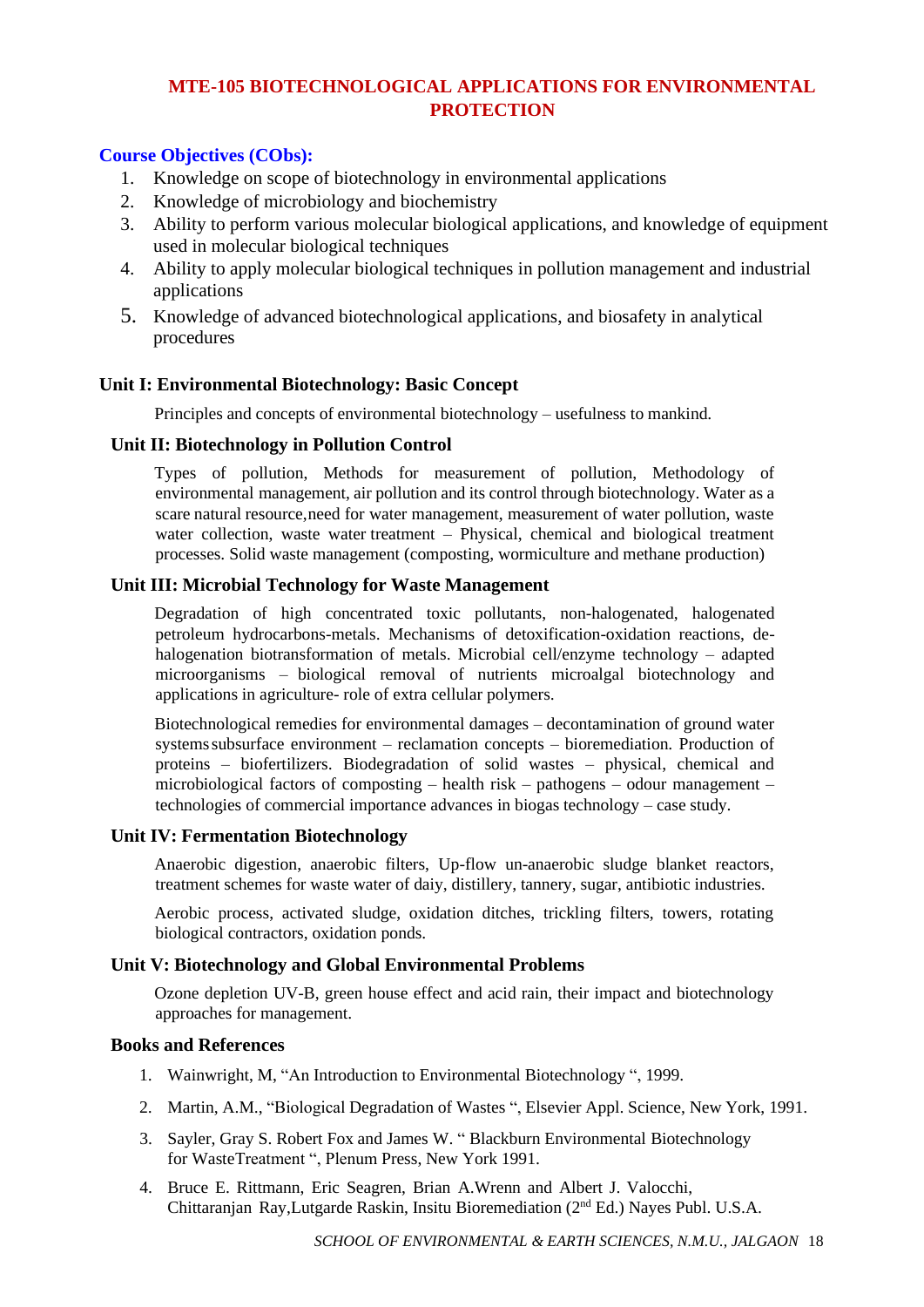1994.

5. Old, R.W., and. Primrose, S.B., "Principles of Gene Manipulation (3rd Ed.) ", Blackwell Sci.Publ., Cambridge, 1985.

## **Course Outcomes (COts):**

| CO's<br><b>Sr. No.</b> | <b>Course Outcomes</b>                                                                                                                                               | Cognitive<br>level |
|------------------------|----------------------------------------------------------------------------------------------------------------------------------------------------------------------|--------------------|
| C <sub>105.1</sub>     | Understand key concepts from economic, political, and social analysis as<br>they pertain to the design and evaluation of environmental policies and<br>institutions. |                    |
| C <sub>105.2</sub>     | Appreciate concepts and methods from ecological and physical sciences<br>and their application in environmental problem solving.                                     | 5                  |
| C <sub>105.3</sub>     | Appreciate the ethical, cross-cultural, and historical context of<br>environmental issues and the links between human and natural systems.                           |                    |
| C <sub>105.4</sub>     | Express critically about their roles and identities as citizens, consumers<br>and environmental actors in a complex, interconnected world.                           | 6                  |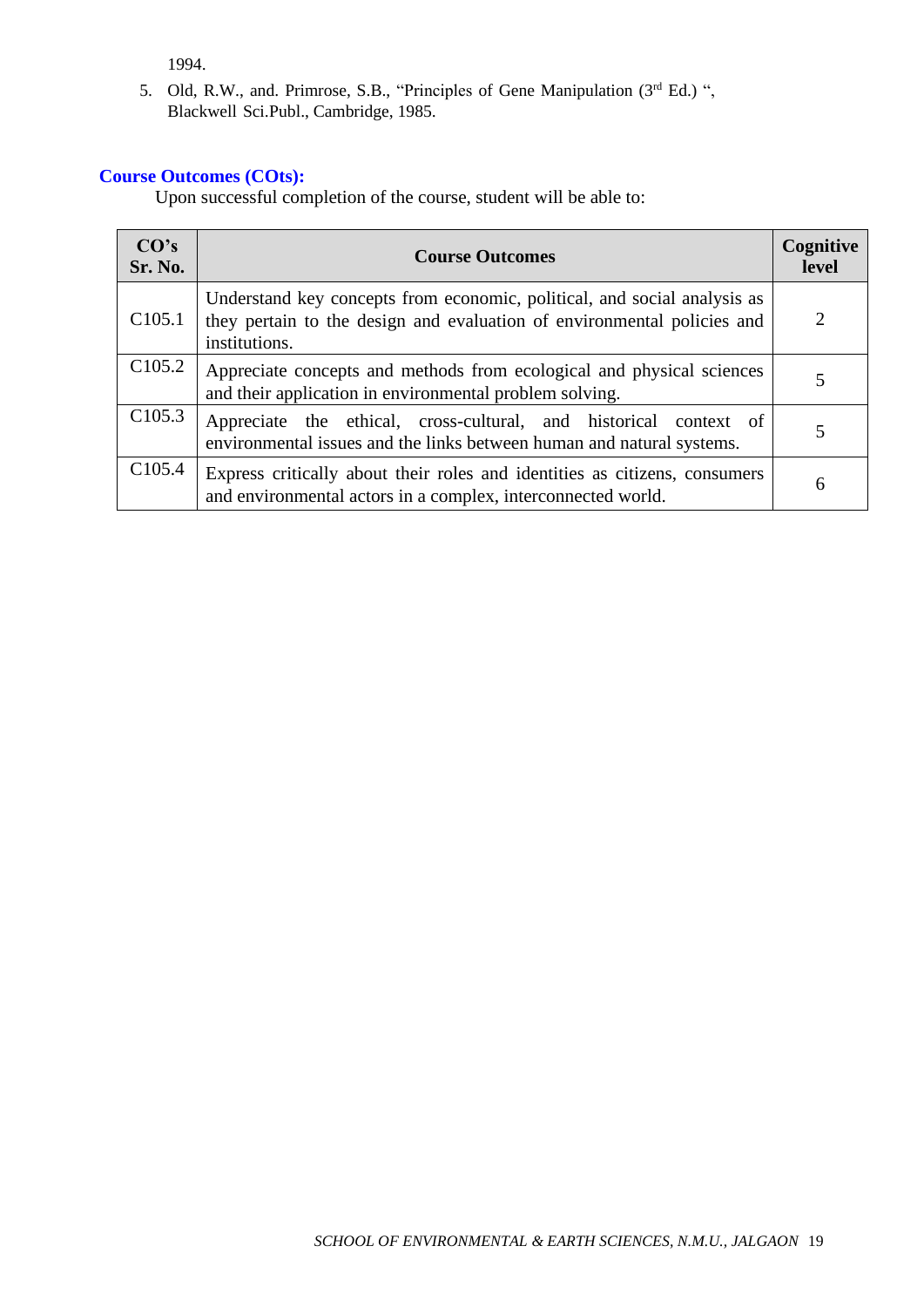# **MTE – 106 PRINCIPALES OF AIR & NOISE POLLUTION MANAGEMENT**

# **Course Objectives (CObs):**

- 1. This course provides a comprehensive overview of air and noise quality and the science and technology associated with the monitoring and control.
- 2. Understand the factors that must be satisfied for potable water, land and air for the removal and treatment of pollutants.
- 3. Provide a strong link between the Pollution Damage, Public Authority Control Systems and Technical Control Systems
- 4. Know the relationship between social, legislative and biological constraints in a modern developed society

## **UNIT I: Sources of Air Pollution**

Stationary and mobile, fugitive emissions, secondary pollutants; Effects of air pollution in regional and global scale, air pollution episodes; Emission factors inventory and predictive equations.

#### **UNIT II: Atmospheric Meteorology**

Wind profiles, turbulent diffusion, topographic effects, separated flows, temperature profiles in atmosphere, stability, inversions, and plume behavior.

#### **UNIT III: Air Quality Monitoring**

Objectives, time and space variability in air quality; air sampling design, analysis and interpretation of air pollution data, guidelines of network design in urban and rural areas.Stack monitoring. Air pollution standards and indices. Dispersion of air pollutants and modeling, Basic concepts, inversion layer and mixing height, atmospheric stability classes, theory and applicationof acoustic sounding (SODAR) technique. Boxmodel, The Gaussian dispersion model point, area and line sources. Prediction of effective stack height physics of plume rise, Holland's equation, Briggs equation, etc. modifications of Gaussian dispersion models; indoor air quality models. Airpollution control devices.

## **UNIT IV: Effects of Air Pollution and Air Monitoring Instruments**

Human health, plants, animals and microbes, archeological monuments and aesthetics, Orsat apparatus, Respirable dust sampler and source monitors.

#### **UNIT V: Noise Pollution**

Basics of acoustics and specification of sound; sound power, sound intensity and sound pressurelevels; plane, point and line sources, multiple sources; outdoor and indoor noise propagation; psycho-acoustics and noise criteria, effects of noise on health, annoyance rating schemes; special noise environments: Infra-sound, ultrasound, impulsive sound and sonic boom; noise standards and limit values; noise instrumentation and monitoring procedure. Noise indices.

#### **Books and References**

- 1. Environmental Engineering Arcadio P. Sincero and Gregoria A. Sincero, Prentice Hall of India,1999.
- 2. Environmental Pollution Control Engineering- CS Rao, Wiley Eastern Ltd., New Delhi, 1996.
- 3. Environmental Noise Pollution PE Cunniff, McGraw Hill, New York, 1987.
- 4. Handbook of Noise Measurement APG Peterson & EE Gross PH, Englewood cliffs NewJersey, latest edition.
- 5. Air Pollution Control Equipment H. Brauer and Y. B. G. Verma, Berlin Heidelberg, New York,latest edition.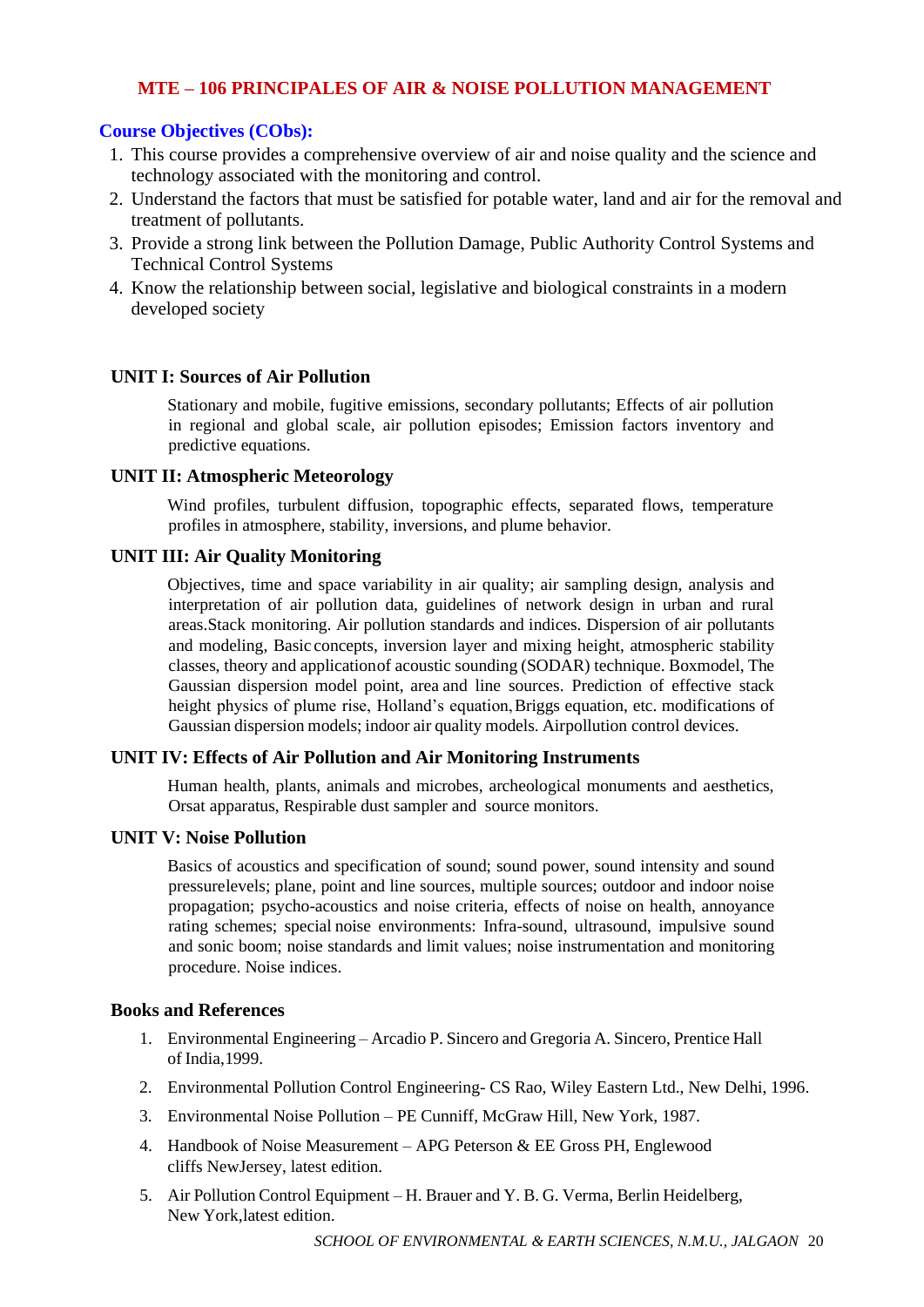| CO's<br>Sr. No.    | <b>Course Outcomes</b>                                                                                     | Cognitive<br>level |
|--------------------|------------------------------------------------------------------------------------------------------------|--------------------|
| C <sub>106.1</sub> | Identify the sources of air and noise pollution                                                            |                    |
| C <sub>106.2</sub> | Develop knowledge to monitor the ambient air quality                                                       | 6                  |
| C <sub>106.3</sub> | Understand the concepts involved in control technologies                                                   |                    |
| C106.4             | Use and devise advanced methods for monitoring and modeling spatial<br>and temporal patterns of pollution. | 6                  |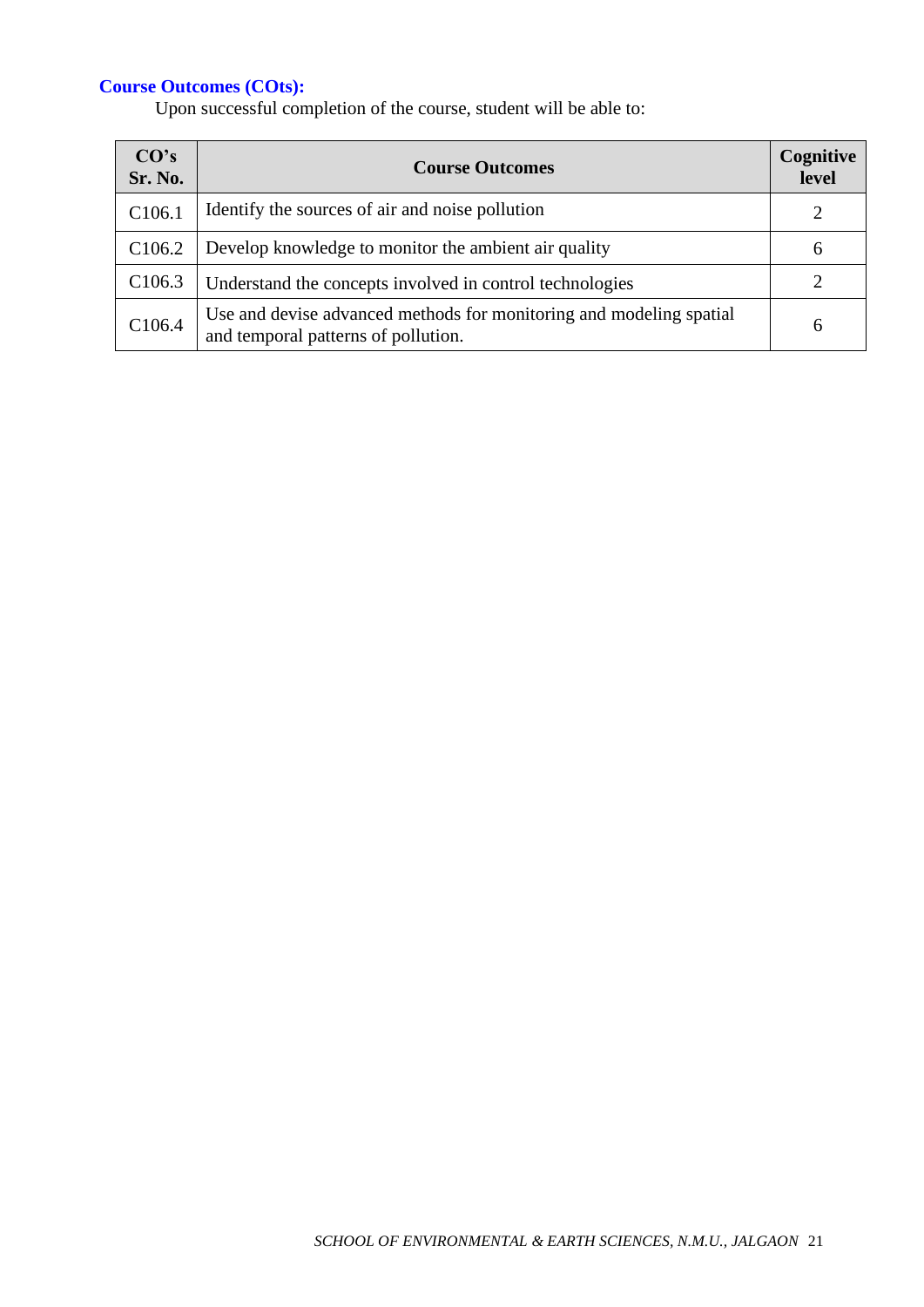# **MTE-107 PRACTICAL COURSE**

#### **Course Objectives (CObs):**

- 1. To impart training for monitoring of basic water and soil quality parameters.
- 2. To familiarize the student with the general instrumentation used for environmental monitoring.
- 1. Calibration and Standardization Techniques in the water and waste water quality analysis.
	- a. Study of Various components of Effluent Treatment Plant in accordance with effluentcharacteristics and parameters.
	- b. Skimming tanks : Oil and Grease,
	- c. Equalization and neutralization tanks: pH & Electrical Conductivity etc.
	- d. Primary Settling tank: Total Solids and its various forms.
	- e. Activated Sludge Processes (Aeration, Trickling filter, RBCs etc. (Dissolved Oxygen,Chemical Oxygen Demand and Biochemical Oxygen Demand)
- 2. Drinking Water Treatment :
	- a. Alkalinity, Hardness Ca & Mg
	- b. Chloride, Residual chloride, Chlorine Demand
	- c. Sulfate, Nitrate and Phosphate
- 3. Soil Study :
	- a. Soil sampling, description of the soil horizon, determination of soil pH, conductivity andsalinity from soil samples
	- b. Organic carbon and Organic Matter from soil samples (Walky- Black Method)
	- c. Sodium and Potassium; CEC from soil samples 5. Remote Sensing and GIS Techniques
	- a. Study of traditional maps
	- b. Visual interpretation of earth's features from aerial photographs and satellite images c. Stereo-photo interpretation
	- d. Photogrametric computation
	- e. Preparation of thematic maps in GIS
	- f. Operation of GPS
	- g. Drawing flow charts for the computer programs required in solving environmentalproblems.

#### **Course Outcomes (COts):**

| CO's Sr.<br>No.    | <b>Course Outcomes</b>                                                                                                  | Cognitive<br>level |
|--------------------|-------------------------------------------------------------------------------------------------------------------------|--------------------|
| C <sub>107.1</sub> | On completion of this course, the student will be able to monitor and analyse<br>the basic parameters of soil and water | 4                  |
| C <sub>107.2</sub> | Will able to handle the common instruments available in environmental<br>laboratory to evaluate environmental quality   | 4                  |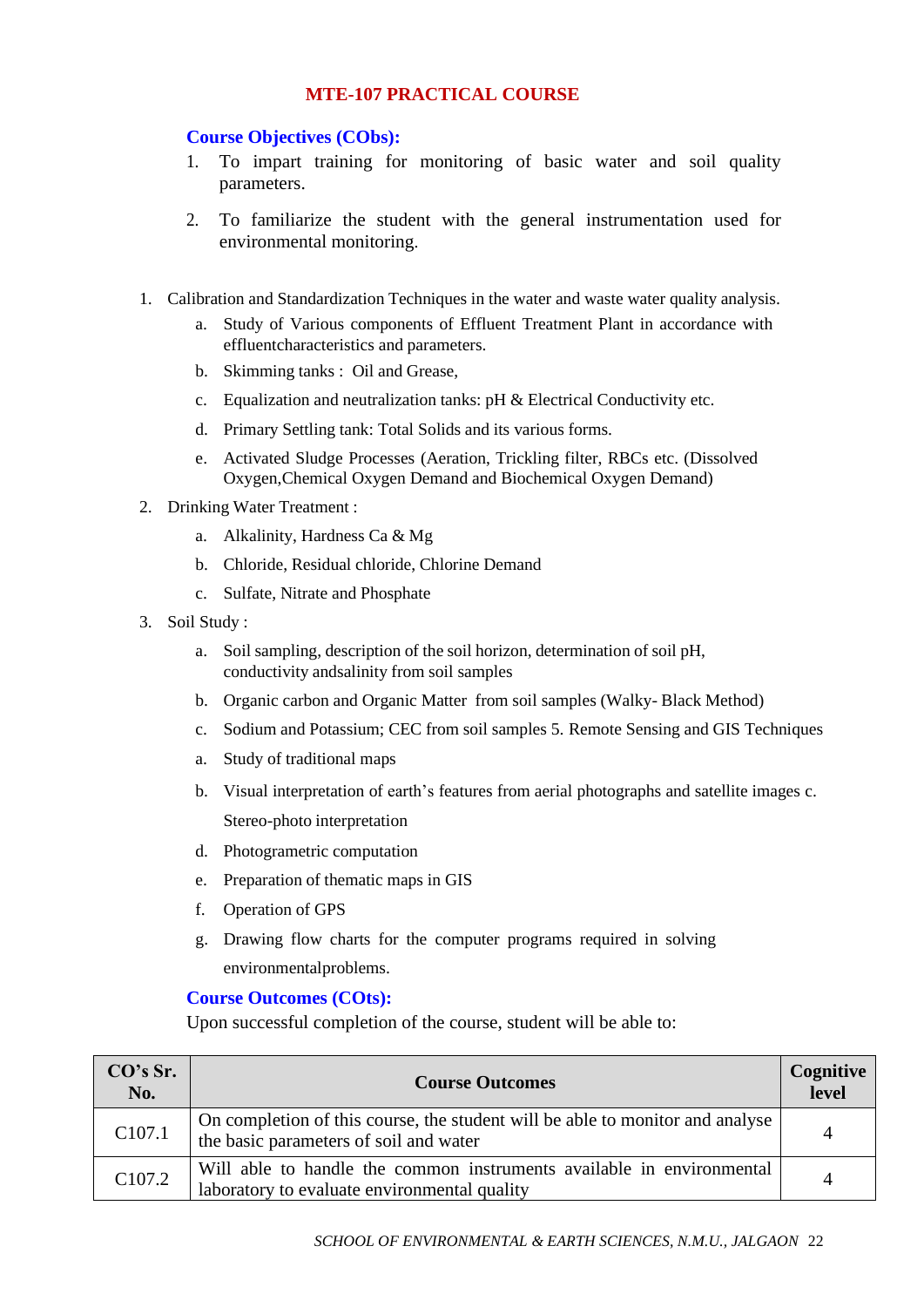# **MTE-201 INDUSTRIAL POLLUTION CONTROL**

# **Course Objectives (CObs):**

- 1. To understand the important issues and their abatement principles of industrial pollution.
- 2. The course introduces various concepts of water efficiency and waste minimization in industrial sectors.
- 3. Characterization and classification of different types of wastes are discussed along with existing norms for waste disposal.
- 4. Treatment methods of specific pollutant arising out of industrial process are explained.

## **Unit I: Introduction**

Industrial scenario – requirement of water for industries – Sources and types of industrial wastewater – Industrial wastewater disposal and environmental impacts – Reasons for treatment ofindustrial wastewater – Regulatory requirements – Industrial waste survey – Industrial wastewater generation rates, characterization and variables – Population equivalent – Toxicity of industrial effluents and Bioassay tests – Preventing and minimizing wastes at the source – Individual and Common Effluent Treatment Plants.

# **Unit II: Industrial Water Pollution Control and Treatment**

Characteristics of different industrial wastewaters and their effects on environment. Standards related to industrial wastewater. Waste volume reduction, waste strength reduction, neutralization, equalization and proportioning. Industry specific wastewater treatment for chloro- alkali, electroplating, distillery, tannery, pulp and paper, fertilizer, etc. Treatment technology of coal washery and coke oven effluents. Acid mine drainage: occurrence, effects and treatment technologies. Equalization – Neutralization – Oil separation – Flotation – Precipitation – Heavy metal Removal – Refractory organics separation by adsorption – Aerobic and anaerobic biological treatments. Chemical oxidation – Ozonization – Photocatalysis – Wet Air Oxidation – Evaporation – Ion Exchange.

## **Unit III: Air Pollution Control System Design**

Review of general principles of industrial air pollution control. Design and operation of gravity settling chambers. Design and operation of cyclones. Design and operation of wet dust scrubbers

– column scrubbers, jet scrubbers, vortex scrubbers, rotating disc scrubbers, and venturi scrubbers. Design and operation of fabric filters. Design and operation of electrostatic precipitators design and operation of mist separators- baffled mist separators, pressure separators. Dust control and abatement measures in mines; role of green belts. Control devices for gaseous pollutants with special emphasis on adsorption, absorption, mass transfer, condensation, and combustion.

## **Unit IV: Noise Control Engineering**

Noise pollution and management in Mines, Washeries, Power plants, Fertilizer plants, Cement plants, etc. health effects and control measures. Noise measurement techniques and analysis: Industrial Worksite, Noise prediction and modelling, noise impact assessment: Scultz Fractional Impact method; Value function curves. Noise abatement measures in industries - Sound absorption,Acoustic barrier, Vibration Isolation, Vibration damping, Muffling, Personal protector.

## **Unit V: Case Studies**

Industrial manufacturing process description, wastewater characteristics and waste treatment flow sheet for – Textiles, Tanneries, Pulp and paper, Metal finishing (plating anodizing), Petroleum Refining, Sugar and Distilleries, Dairy, Iron and steel, Fertilizers.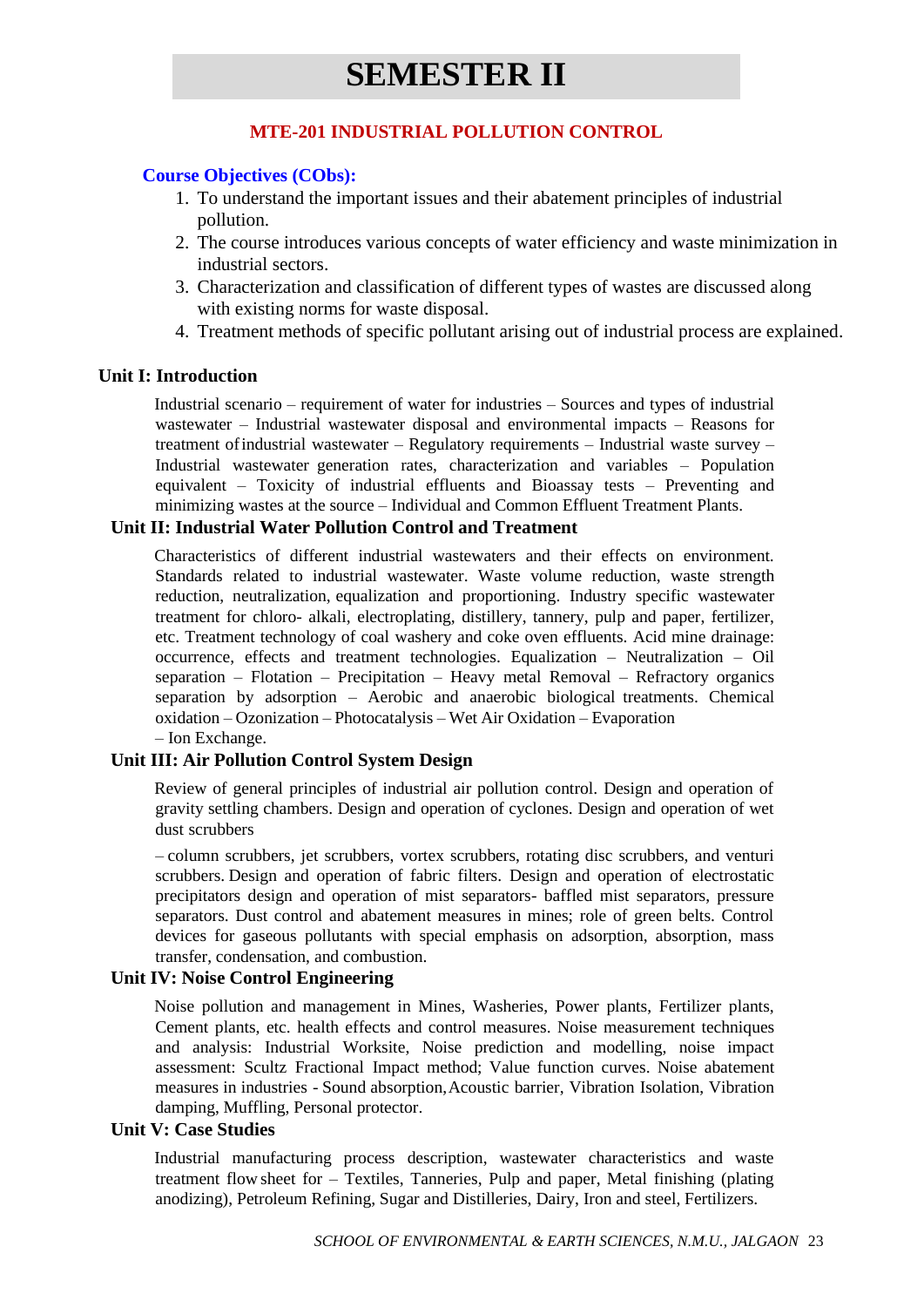#### **Books and References**

- 1. Eckenfelder, W.W., (1999) "Industrial Water Pollution Control", Mc-Graw Hill.
- 2. Arceivala, S.J., (1998) "Wastewater Treatment for Poll. Control", Tata McGraw Hill.
- 3. World Bank Group (1998)"Pollution Prevention and Abatement Handbook Towards
- 4. Cleaner Production ", World Bank and UNEP, Washington D.C.

## **Course Outcomes (COts):**

| CO's Sr.<br>No.    | <b>Course Outcomes</b>                                                             | Cognitive<br>level |
|--------------------|------------------------------------------------------------------------------------|--------------------|
| C <sub>201.1</sub> | Analyze industrial activity and identify the environmental problems.               |                    |
| C <sub>201.2</sub> | Plan strategies to control and reduce pollution                                    | h                  |
| C <sub>201.3</sub> | Select the most appropriate technique to control and treat industrial<br>pollution |                    |
| C <sub>201.4</sub> | Apply environmental management systems (EMS) to an industrial activity             |                    |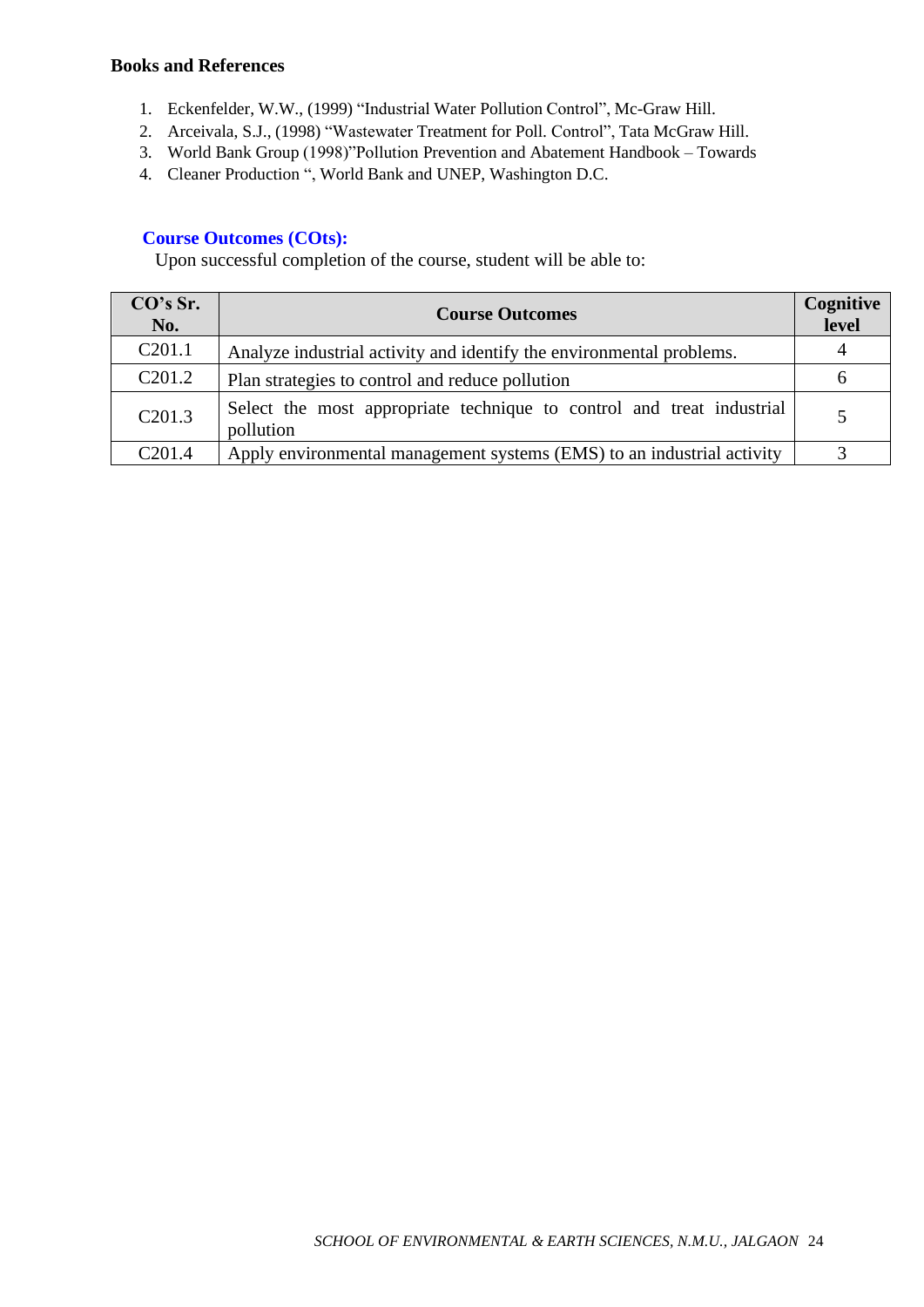# **MTE-202 ENVIRONMENTAL IMPACT ASSESSMENT, POLICIES AND AUDIT**

## **Course Objectives (CObs):**

- 1. To introduce the subject of environmental auditing and management.
- 2. To provide an awareness of the concepts on which environmental auditing is based.
- 3. Appreciate the purpose and role of EIA in the decision-making process.
- 4. Understand strengths & limitations of environmental management.
- 5. Interpret options for evaluating environmental and social impacts.
- 6. Know formats of EIA Report (Environmental Impact Statement, or Environmental Statement)

# **Unit I: Introduction**

Environmental Impact Assessment (EIA) – Environmental Impact Statement (EIS) – Environmental Risk Assessment (ERA) – Legal and Regulatory aspects in India – Types and limitations of  $EIA - Terms$  of Reference in  $EIA$ - Issues in  $EIA - national - cross$ sectoral – socialand cultural.

# **Unit II: Components and Methods of EIA**

Components – screening – setting – analysis – prediction of impacts – mitigation. Matrices – Networks – Checklists. Importance assessment techniques – cost benefit analysis – analysis of alternatives – methods for Prediction and assessment of impacts – air – water – soil – noise – biological – cultural – social – economic environments. Standards and guidelines for evaluation.Public Participation in environmental decision making.

# **Unit III: Policies and Quality Control**

Environmental Policies- National and International; International treaties, Carbon managementKyoto Protocol and Clean Development Mechanism (CDM), Carbon<br>Neutrality.Environmental Legislations-Acts, Rules, Regulations and Neutrality.Environmental Legislations-Acts, Rules, Regulations and Notifications.Environmental standards,Criteria for standard setting.

# **Unit IV: Audit, Documentation and Monitoring**

Environmental audit, objectives, types, features, planning of audits; Organisation of AuditionProgramme, pre-visit data collection. Audit Protocol; Onsite Audit; Data Sampling-Inspections-Evaluation and presentation; Exit interview; Audit Report- Action Plant- Managementof Audits;Waste Management Contractor Audits. Life Cycle Approach.

## **Unit V: Case Studies**

Case studies of EIA of developmental projects (Express highway, Petroleum Industry, Dam, etc.)

## **Books and References**

- 1. Canter, L.W., " Environmental Impact Assessment ", McGraw Hill, New York, 1996.
- 2. Petts, J., " Handbook of Environmental Impact Assessment Vol. I and II ", BlackwellScience,London, 1999.
- 3. The World Bank Group., " Environmental Assessment Sourcebook Vol. I, II and III ", TheWorld Bank, Washington, 1991.
- 4. Strategic Environmental Assessment RikiTherirvel, E.Wilson, S.Thompson, .Heaney, D.Pritchard. Earthscan,London, 1992.
- 5. Environmental Impact Assessment-Cutting edge for the  $21<sup>st</sup>$  century Alan Gilpin, CUP,London, 1994.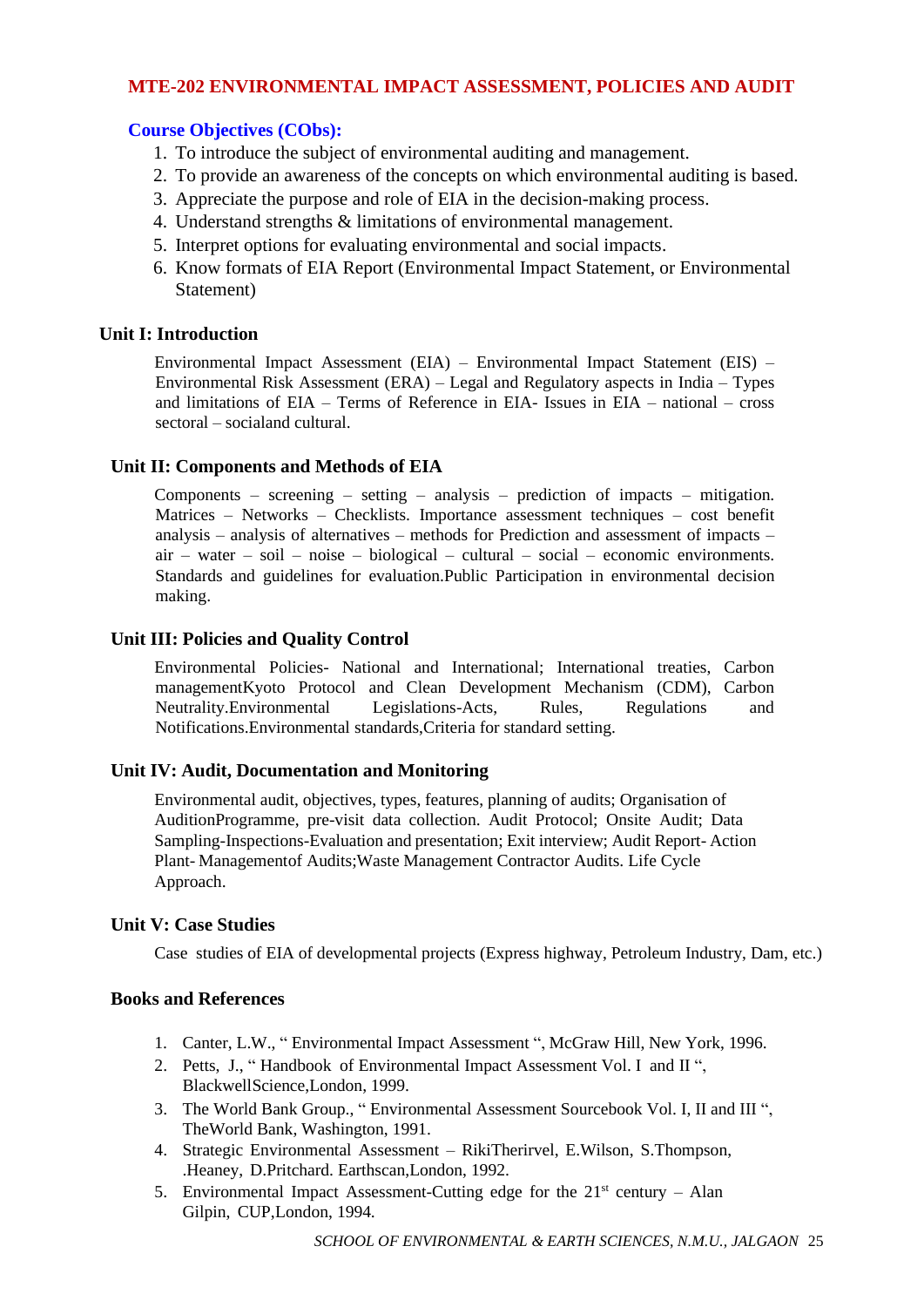- 6. Environmental Impact Assessment-Theory & Practice Peter Wathern, UnwinHynman,Syndeny, 1988.
- 7. A Practical Guide to Environmental Impact Assessment Paul, A Erickson, Academic Press,1994.

Upon successful completion of the course, student will be able to:

5.

| CO's Sr.<br>No.     | <b>Course Outcomes</b>                                                                                                                         | Cognitive<br>level |
|---------------------|------------------------------------------------------------------------------------------------------------------------------------------------|--------------------|
| C <sub>2</sub> 02.1 | Recognize and relate between organizations and the environment                                                                                 |                    |
| C <sub>2</sub> 02.2 | Explain what environmental auditing is and how it originated                                                                                   |                    |
| C <sub>2</sub> 02.3 | Describe the benefits of environmental auditing and how it fits with the<br>wider environmental management responsibilities of an organization |                    |
| C <sub>2</sub> 02.4 | Assess critically the benefits of environmental auditing                                                                                       |                    |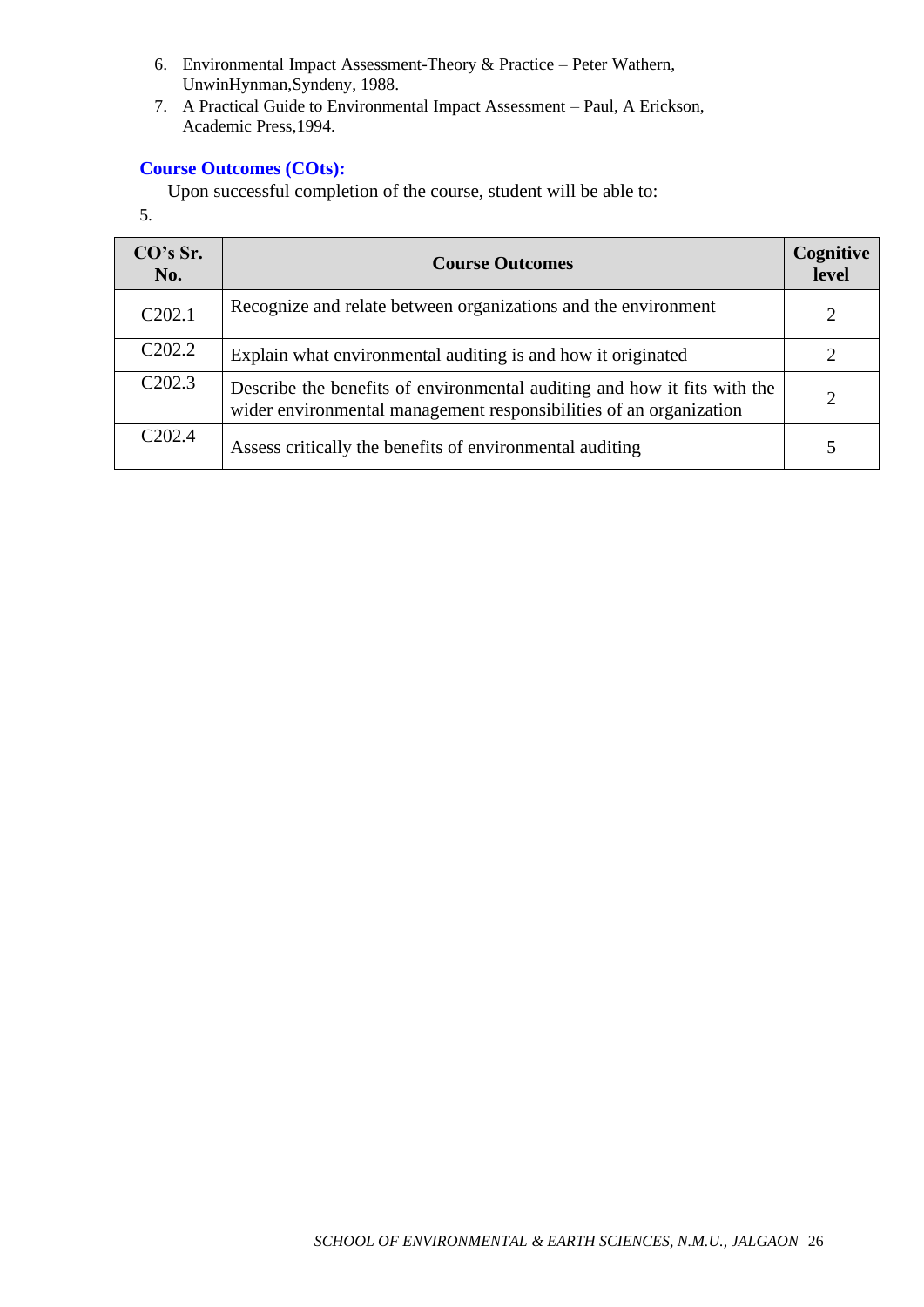## **MTE-203 INDUSTRIAL SAFETY, ENVIRONMENTAL HEALTH AND DISASTER MANAGEMENT**

## **Course Objectives (CObs):**

- 1. An ability to select and apply the knowledge, techniques and modern tools of the discipline to fields broadly-defined as fire protection, health, environment and safety engineering and technology
- 2. Demonstrate a mastery of Health safety and environment knowledge and safety management skills, to reach higher levels in their profession
- 3. Effectively communicate on Health safety and environment, facilitating collaboration with experts across various disciplines so as to create and execute safe methodology in complex engineering environment
- 4. Demonstrate professional expertise to the industrial and societal needs at national and global level subject to legal requirements

#### **Unit I: Disaster Management**

Disasters: Natural- Earthquake, flood, volcanic eruption, cyclones. Manmade- Failure of dams, leakage, explosion, oil-spills and fire of hazardous chemicals. Leakage in atomic reactor plants. Mining disaster. Monitoring of critical parameters. Risk-analysis, HAZOP, Consequence Analysis. Fault Tree analysis and Event Tree analysis. Emergency Management: Indian and foreign legislations. Case studies.

#### **Unit II: Industrial Safety**

Organizing for Safety: Definition, need, nature and principles. Directing for Safety: Direction, definition, process, principles and techniques, Leadership: Monitoring for Safety, Health & Environment: Occupational Safety, Health and Environment Management System, Bureau of Indian Standards on Safety and Health: 14489-1998 and 15001- 2000, ILO and EPA Standards.

## **Unit III: Environmental & Occupational Health**

Definition: As per WHO. Common occupational diseases, Occupations involving risk of contracting diseases, Mode of causation of the diseases and its effects, Diagnostic methods used for detecting occupational diseases. Biological monitoring. Evaluation of injuries, Hierarchy of control measures for occupational health risks, Occupational health management services at the work place. Lung function test on Medspirator, Ear testing on Audiometer. Physical health hazards, Chemical health hazards, Industrial dermatosis, Control methods and reduction strategies for air pollutants, noise and radiations. Prevention and control of occupational diseases. Environmental monitoring and occupational exposure limits.

#### **UNIT IV: Personal Protective Equipments**

Role of personal protective equipment, Selection criteria for personal protective equipment,Respiratory and non-respiratory type personal protective equipments

#### **UNIT V: Case Study on Safety Aspects in Industries**

- ➢Safety in chemical industry
- ➢Safety in textile industry
- ➢Safety in pharmaceutical industry
- ➢Safety in food industry
- ➢Safety in mine industry

#### **Books & References:**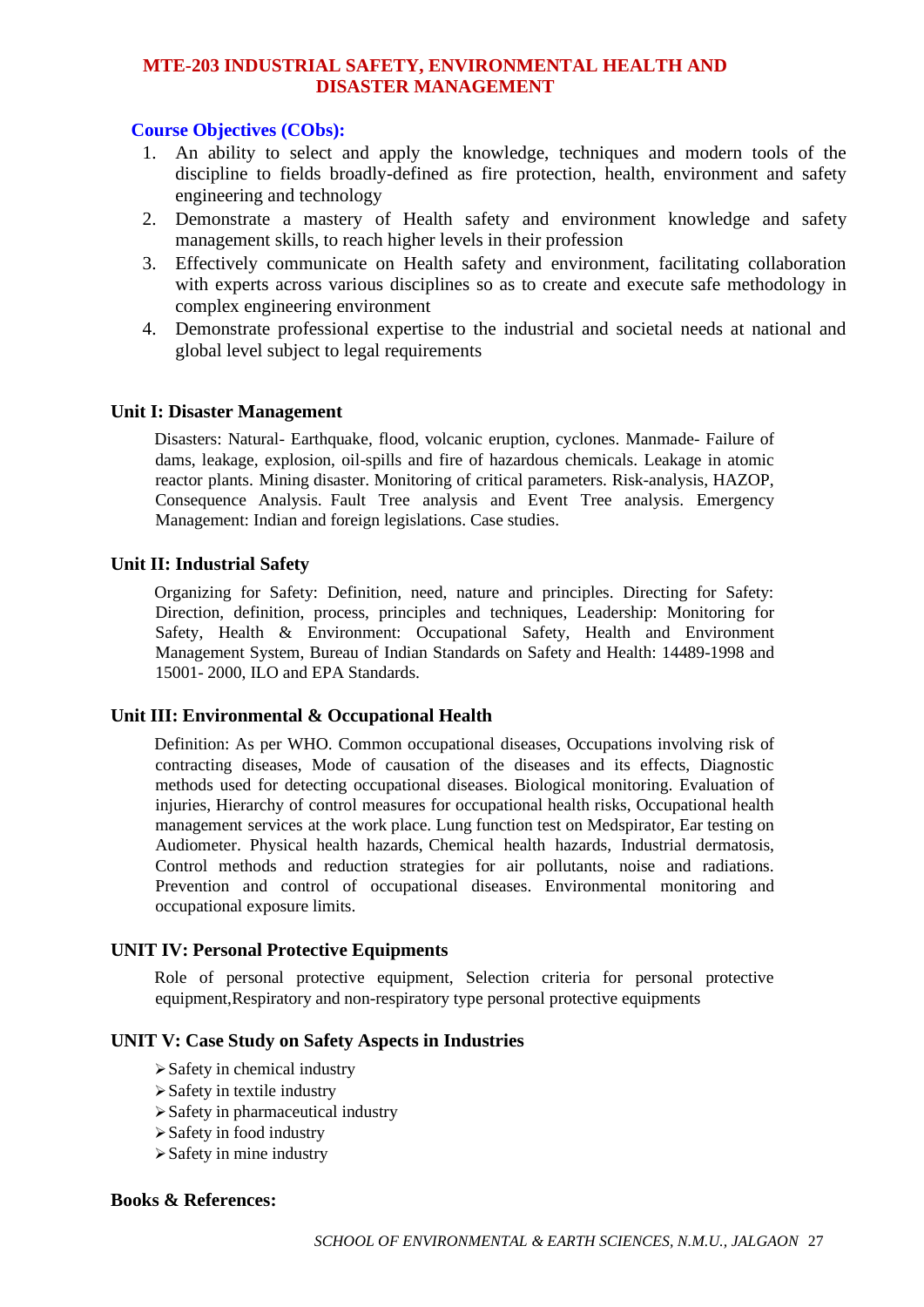- 1. Industrial Safety and pollution control handbook: National Safety Council and Associatepublishers Pvt. Ltd, Hyderabad (1993).
- 2. Handbook of Environmental Health and Safety: Herman Koren and Michel Bisesi, JaicoPublishing House, Delhi (1999).
- 3. Environmental Toxicology and Chemistry: Donald G. Crosby, Oxford University Press, USA(1998).
- 4. Handbook of Environmental Risk Assessment and Management: Peter Calow, BlackwellScience Ltd., USA (1998).
- 5. Principals of Environmental Toxicology: Ian C. Shaw and John Chadwick, Taylor and Francis,USA (1998).
- 6. The Factories Act-1948, Government Printing Press, Civil lines, Delhi (1994).
- 7. Risk Assessment and Environmental Management: D. Kofi Asvite-Dualy,John Willey & Sons,West Sussex, England (1998).
- 8. Introduction to Environmental Engineering & Science: Gilbert M. M., Pearson Education,Singapore (2004).

| CO's Sr.<br>No.     | <b>Course Outcomes</b>                                                                                                                                                             | Cognitive<br>level |
|---------------------|------------------------------------------------------------------------------------------------------------------------------------------------------------------------------------|--------------------|
| C <sub>2</sub> 03.1 | Apply knowledge of Engineering fundamentals for hazard<br>identification, risk assessment and control of occupational hazards.                                                     | 3                  |
| C <sub>2</sub> 03.2 | Design, Establish, Implement maintain and continually improve an<br>occupation health and management system to improve safety.                                                     | 6                  |
| C <sub>2</sub> 03.3 | Conduct investigations on unwanted incidents using root cause analysis<br>and generate corrective and preventive action to prevent recurrence and<br>occurrence of such incidents. |                    |
| C <sub>2</sub> 03.4 | Design man-machine systems using human factors engineering tools so<br>as to achieve better work Environment to improve efficiency and reduce<br>Human error at the workplace.     | 6                  |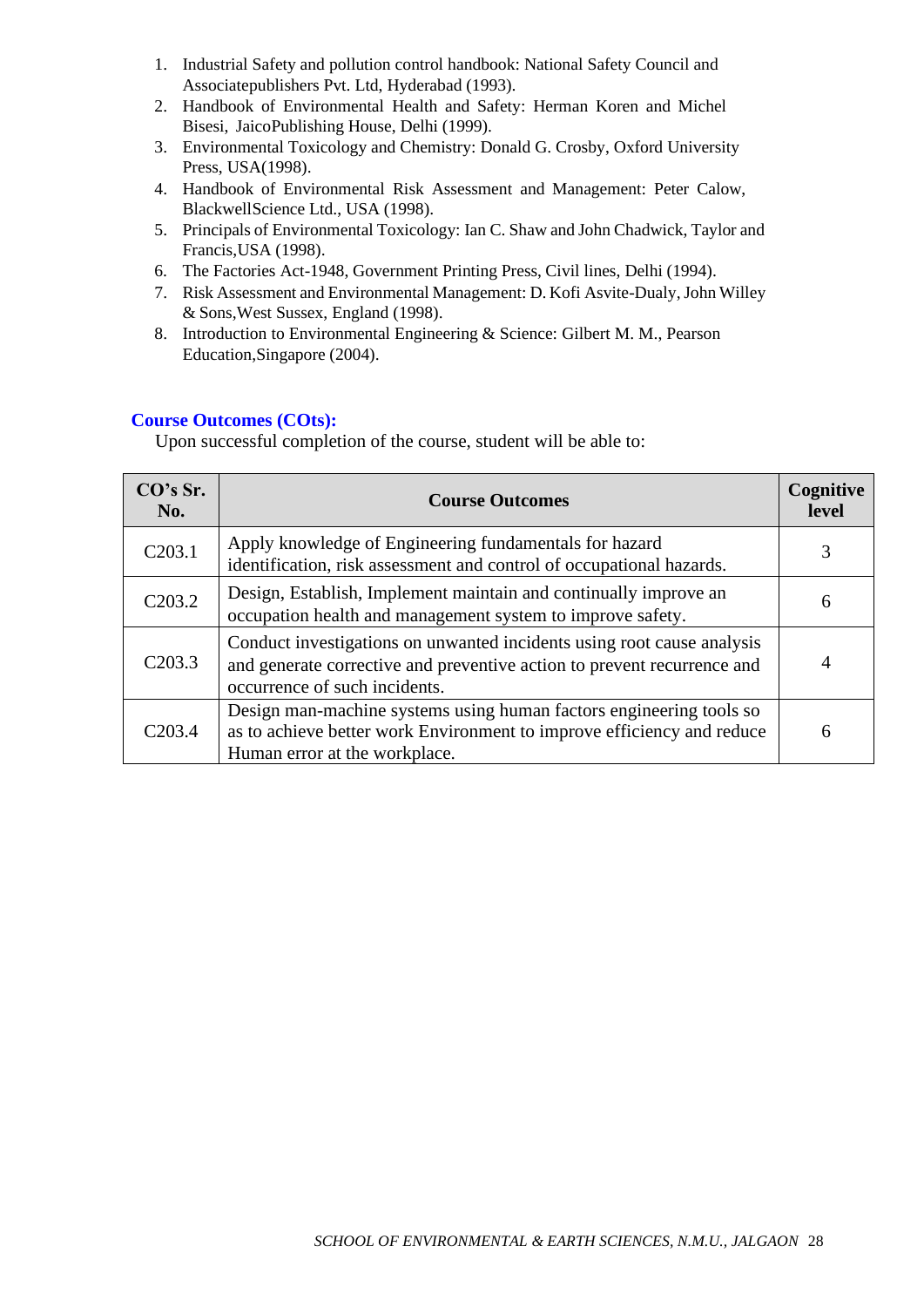#### **MTE-204 SOLID AND HAZARDOUS WASTE MANAGEMENT**

#### **Course Objectives (CObs):**

- 1. Understanding of problems of municipal waste, biomedical waste, hazardous waste, ewaste, industrial waste etc.
- 2. Knowledge of legal, institutional and financial aspects of management of solid wastes.
- 3. Become aware of Environment and health impacts solid waste mismanagement.
- 4. Understand engineering, financial and technical options for waste management**.**

#### **Unit I: Nature of Solid Wastes**

Definition of solid waste, Industrial mining, Agricultural and domestic (urban) waste, Waste generation in Technological societies, Major legislations, Monitoring responsibilities, Sources & types of solid wastes, Sampling & characterization, Composition of MSW, Storage, Handling & future changes in waste composition

#### **Unit II: Collection & Transport of Solid Waste**

Collection of solid wastes, Types of solid wastes collection systems, Analysis of collection systems, Alternative Techniques for collection systems, Collection & Transformation of solid wastes, Unit operations used in separating and processing material recovery facility, Need fortransfer operations, Transport means and methods, Transfer stations types & design.

#### **Unit III: Solid Waste Disposal**

Sanitary landfill- planning, Site selection, Design and operation, Aerobic landfill stabilization, Biological oxidation, Composting, Vermicomposting, Pyrolysis, Incineration & Energy Recovery, Bioremedial Waste categorization, Land reclamation – pre & post project land use planning, Physical, Chemical & Biological reclamations.

#### **Unit IV: Hazardous Waste Management**

Definition & identification of Hazardous Wastes, Sources & Characteristics of hazardous wastes, Hazardous waste in municipal waste, Hazardous waste regulations & legislations, Minimization of Hazardous wastes, Handling & storage of Hazardous wastes, Landmark episodes.

#### **Unit V: Hazardous Waste Treatment**

Hazardous Waste Treatment technologies, Physical, chemical & thermal methods of stabilizations, Solidification, Chemical Fixation & encapsulation, Incineration of Hazardous waste landfills, Reclamation of Hazardous waste landfill sites.

## **Books & References**

- 1. Solid wastes : Engineering Principles & Management Issues, Tchobanglous G, Thesien GH,Eliassen R, Mc Graw Hill Int. ED, Singapore, 1977
- 2. Solid waste management, Montell CL, John Willey, NY, 1975
- 3. Environmental engineering, Peavy HS, Rowe D R
- 4. Technobanglus G, Thesien GH, Mc Graw Hill Int. ED, Singapore, 1985
- 5. Hazardous waste management, Lagrega MD, Buckingham PL, Evans JV, McGraw Hill Int. Ed.NY, 2001
- 6. Biremediation Principles, Eweie JB, Ergas SJ, Chang DYP & Schroder ED, McGraw Hill Int.Ed. Singapore, 1988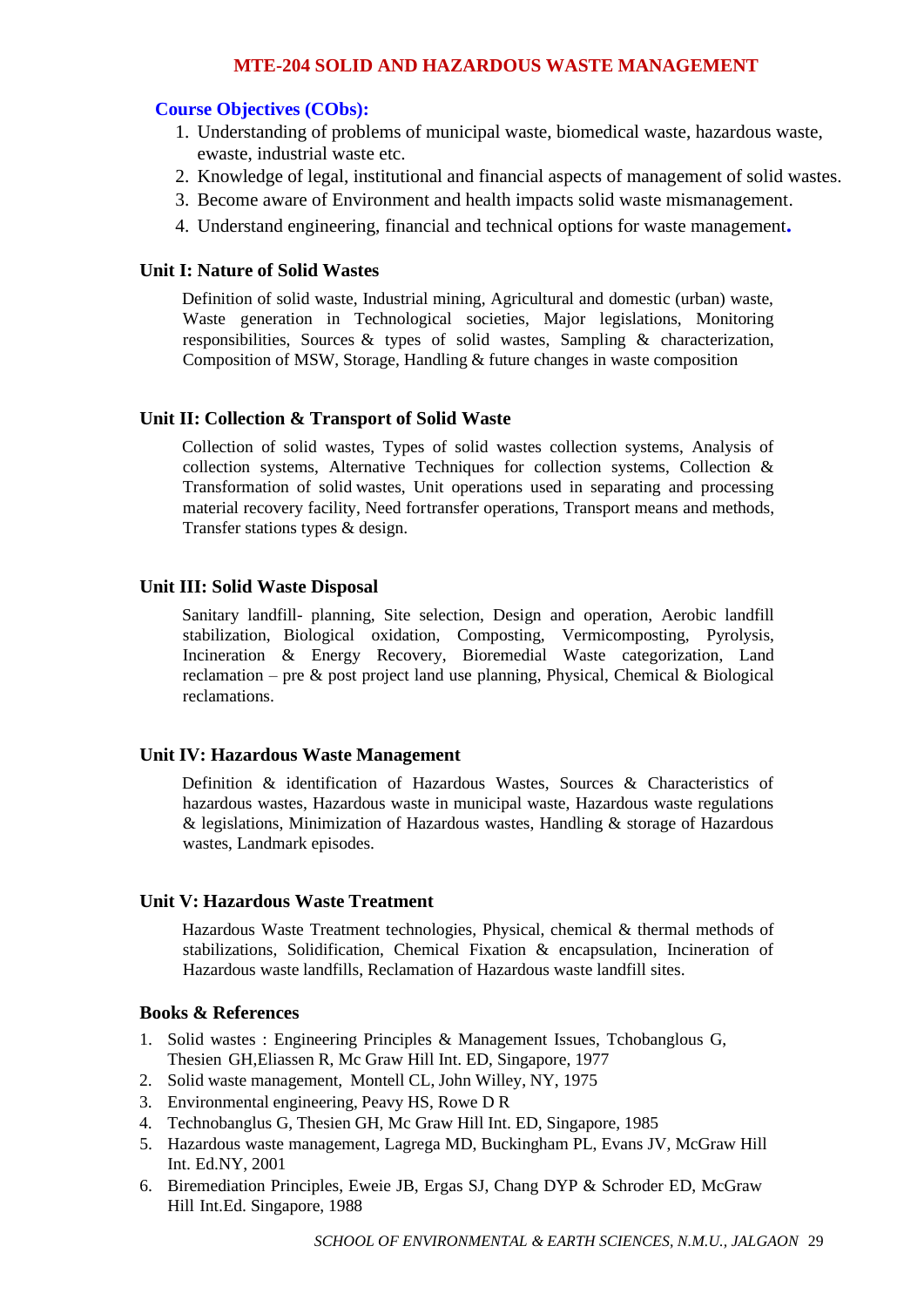| CO's Sr.<br>No.    | <b>Course Outcomes</b>                                                                                                                                                      | Cognitive<br>level |
|--------------------|-----------------------------------------------------------------------------------------------------------------------------------------------------------------------------|--------------------|
| C204.1             | Learn and describe basic concepts of solid waste management, beginning<br>from source generation to waste disposal in a system of municipality<br>organizational structure. |                    |
| C <sub>204.2</sub> | Develop understanding on various technological applications for<br>processing of waste and their disposals in various ways.                                                 |                    |
| C204.3             | Acquire knowledge on waste to energy productions in the perspectives of<br>sustainable development.                                                                         |                    |
| C204.4             | Apply basic concepts in hazardous waste management and integrated<br>waste management for urban areas.                                                                      |                    |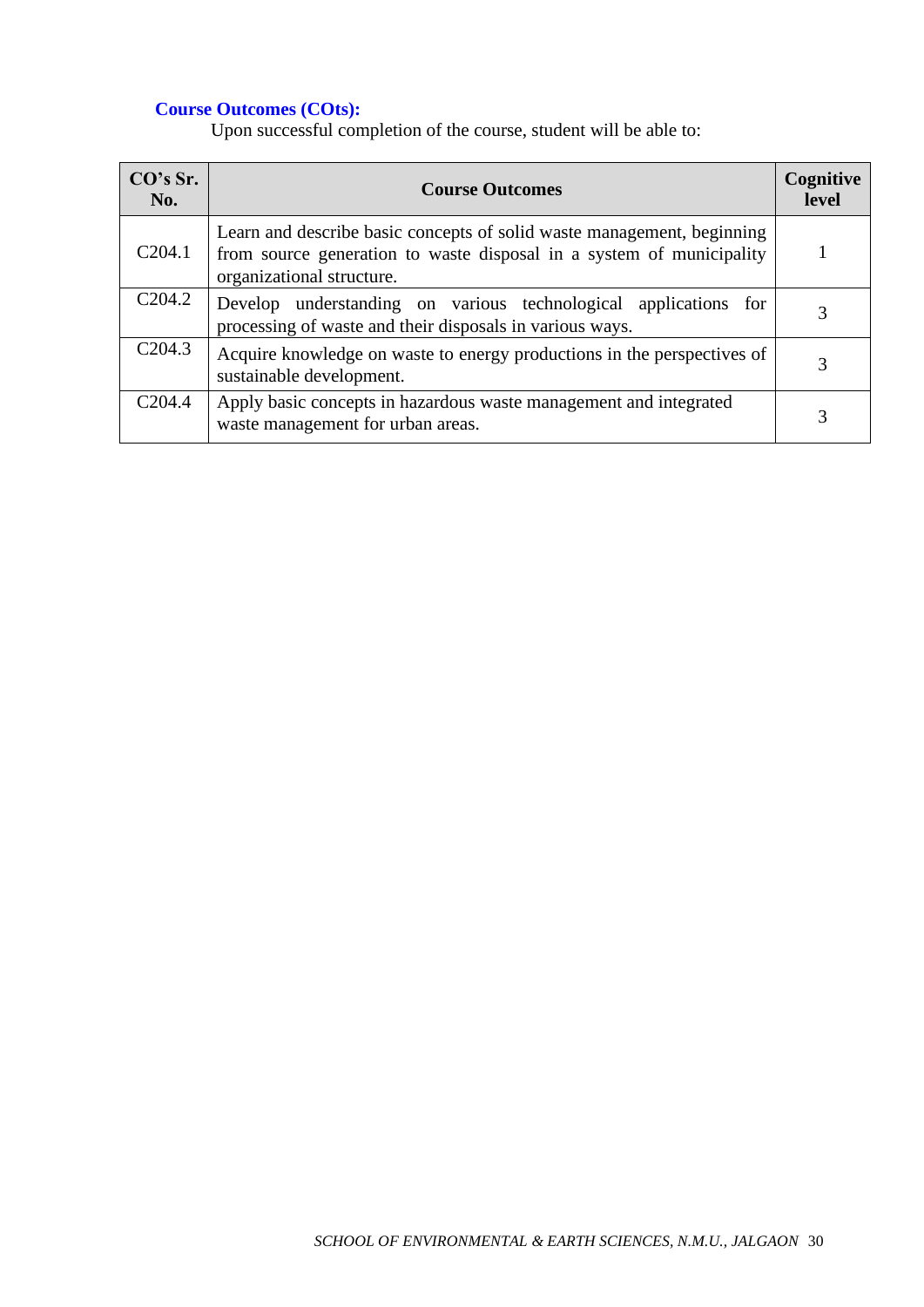## **MTE – 205 ENVIRONMENTAL GEO-TECHNOLOGY**

### **Course Objectives (CObs):**

- 1. Explain the effects of pollutants in soil properties.
- 2. Awareness about the adverse effects of soil and ground water contaminants
- 3. Analyze and apply the various techniques for remediation of the contaminants.

#### **Unit I: Introduction**

Introduction to Environmental Geotechniques-Environmental cycles and their interaction-Soil water environment interaction relating to geotechnical problems-Effect of pollution on soil water behavior-Sources, production and classification of wastes-Environmental regulations in IndiaCase studies of foundation failures by ground contamination.

#### **Unit II: Site Selection and Method of Disposals**

Criteria for selection of sites for waste disposal facilities-parameters controlling the selection of wastes disposal sites-current practices for waste disposal, subsurface disposal techniques-Passive contaminant systems-leachate contaminationapplications of geomembrane and other techniques in solid and liquid waste disposal-rigid or flexible membrane liners.

#### **Unit III: Hydrology of Contaminants**

Transport phenomena in saturated and partially saturated porous media-contaminant migration and contaminant hydrology-Hydrological design for ground water pollution control-Ground water pollution downstream for landfills Bearing capacity of compacted fills-foundation for waste fill ground-pollution of aquifers by mining and liquid wastes-protection of aquifers

#### **Unit IV: Hazardous Waste Disposal**

Hazardous waste control and storage system-Stabilization /Solidification of wastes-Processes and Functions- Monitoring and performance of contaminant facilities-Environmentally safe disposal ofsolid and liquid waste

#### **Unit V: Remedial Measures**

Ground modification techniques in waste fill, Remedial measures for contaminated groundsRemediation technology-Bio-remediation

#### **Books and References**

- 1. Wentz,C.A., " Hazardous Waste Management ", McGraw Hill, Singapore, 1989.
- 2. Daniel,B.E., " Geotechnical Practice for Waste disposal ", Chapman and Hall, London, 1993.
- 3. " Proceedings of the International symposium of Environmental Geotechnology (Vol.I andVol.II) ",
- 4. Environmental Publishing Co., 1986 and 1989.
- 5. Ott, W.R., " Environmental Indices ", Theory and Practice, Ann, Arbor, 1978.
- 6. Fried, J.J., " Ground Water Pollution ", Elsevier, 1975.
- 7. ASTM Special Technical Publication 874, " Hydraulic Barrier in Soil and Rock ", 1985.
- 8. Westlake, K., (1995), " Landfill Waste Pollution and Control ", Albion Publishing Ltd.,England, 1995.
- 9. Lagrega, M.D., Buckingham, P.L. and Evans,J.B., " Hazardous Waste Management ",McGrawHill, Inc., Singapore, 1994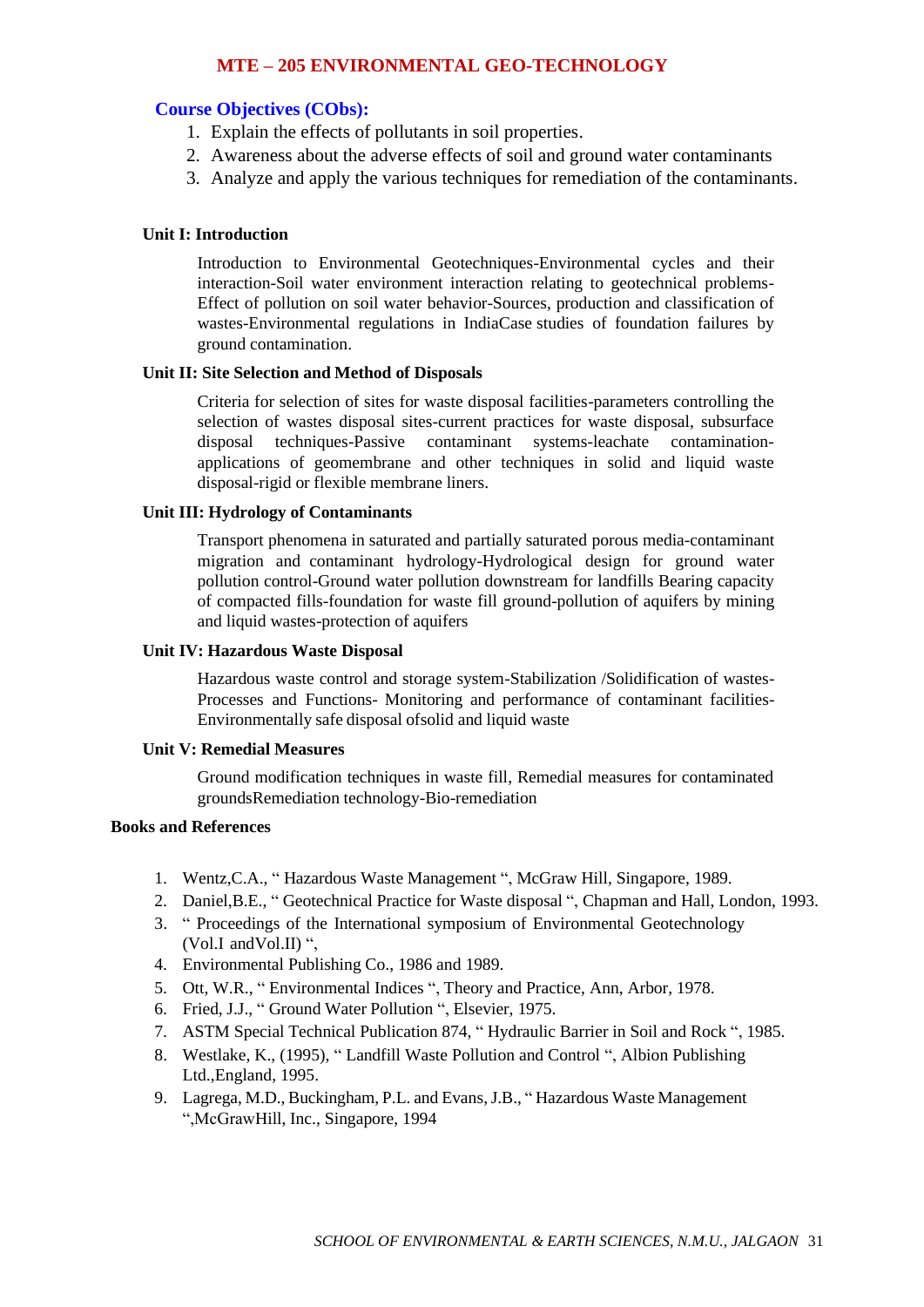| CO's Sr.<br>No. | <b>Course Outcomes</b>                                                    | Cognitive<br>level |
|-----------------|---------------------------------------------------------------------------|--------------------|
| MTE-205.1       | Analyze the soil contamination concentration and<br>type                  |                    |
| MTE-205.3       | Monitor and analyses quality of ground water                              |                    |
| MTE-205.3       | Formulate and express the steps to remediation of<br>soil and groundwater | 6                  |
| MTE-205.4       | Design the landfill site                                                  | 6                  |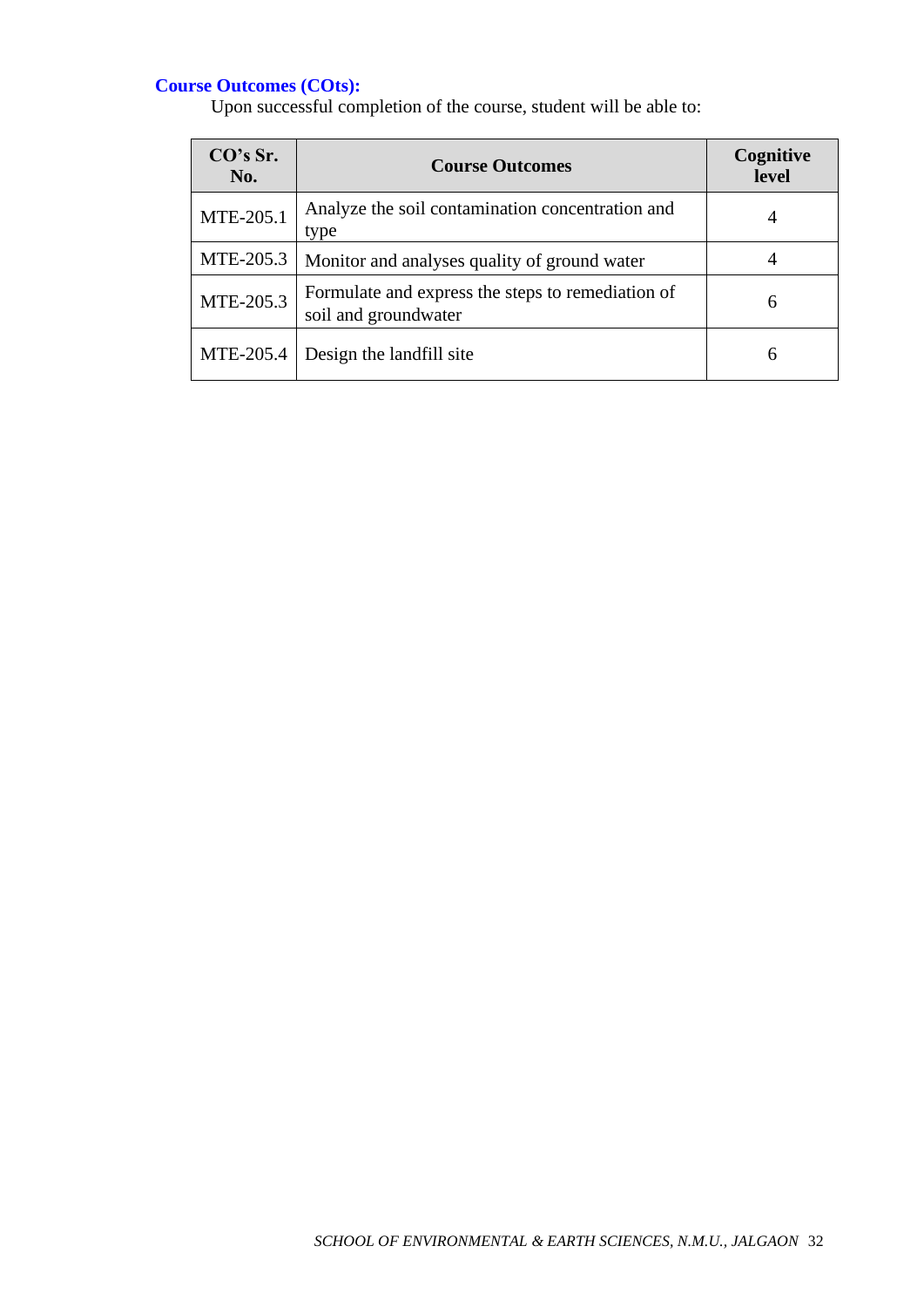# **MTE – 206 NATURAL RESOURCE MANAGEMENT**

# **Course Objectives (CObs):**

- 1. To understand general principles of natural resource management
- 2. To apply soil and water conservation principles and practices on natural resource management
- 3. To assess the challenges between agricultural productivity and environmental protection.

#### **Unit I: Mineral Resources Evaluation and its Role In National Economy**

Methods of evaluation of minerals, rocks, water, soil and fossil fuels. Collection of data, sampling technique and instrumentation, preservation of samples, preparation of thematic and resource maps for rocks, ores and minerals. Quality and feasibility assessment of rocks and minerals for building, decorative, ornamental, and jewellery purposes. Evaluation of medicinal values of minerals. Principles of mineral economics, significance of mineral resources in national economy, Production, demand, supply and substitution of natural resources in global context. Commercial grade Classification of ore reserves. Ore reserve estimation. Economic evaluation of ore deposit. Preparation of technical report.

#### **Unit II : Marine Resources Management**

Introduction to marine resources, Factors controlling abiotic resources and their distribution polymetallic manganese nodules, phosphorites, hydrocarbons, beach placers evaporates, rare metals, corals, pearls and shells. Prospecting and mining of the ocean floor, Management of marine resources, demand, supply and production of marine resources. Policies and acts relating to ocean and land.

#### **Unit III : Land Resource Management**

Land as a natural resource, biotic and abiotic and their importance in sustainable developments. Classification of lands - techniques of terrain evaluation. Land use and land cover classification, Study of soils, their uses, components and profiles. Physical chemical and engineering properties of soils and classification of soils. Soil erosion and preventive measures.

## **Unit IV: Water Resource Management**

Importance of water management, Concept of planning and design of percolation tanks, dry land farming and water management, watershed management and watershed programmes. Methods of rainwater harvesting and techniques, necessity of planned water supplies. Planning and execution of modern watersupply schemes, India's water budget, demand and supply, state and central policies, acts and taxation system, water dispute and case studies.

#### **Unit V: Forest and Agriculture Studies**

Crop type classification, area estimates, and spectral response of different crops. Crops diseases and Assessment, Crop and Water management and monitoring. Advances in Crop monitoring by RS, SoilSurvey and mapping, soil conservation and watershed management Landuse/Landcover mapping andplanning, Geomorphology in soil survey and mapping soil erosion, case studies.

#### **BOOKS & REFERENCES**

- 1. Introduction to oceanography. H.V. Thurman
- 2. Hand book of subsurface geology C.A.Moore
- 3. Principles of Geomorphology Thornburry
- 4. Petroleum stratigraphy R.L.Breuner
- 5. World oil energy economics H.A,.Kerklelin 6. Geology of petroleum A.I.Levorsen.
- 7. Landform Shall (1991).
- 8. Mining methods R.N.P. Arogyaswamy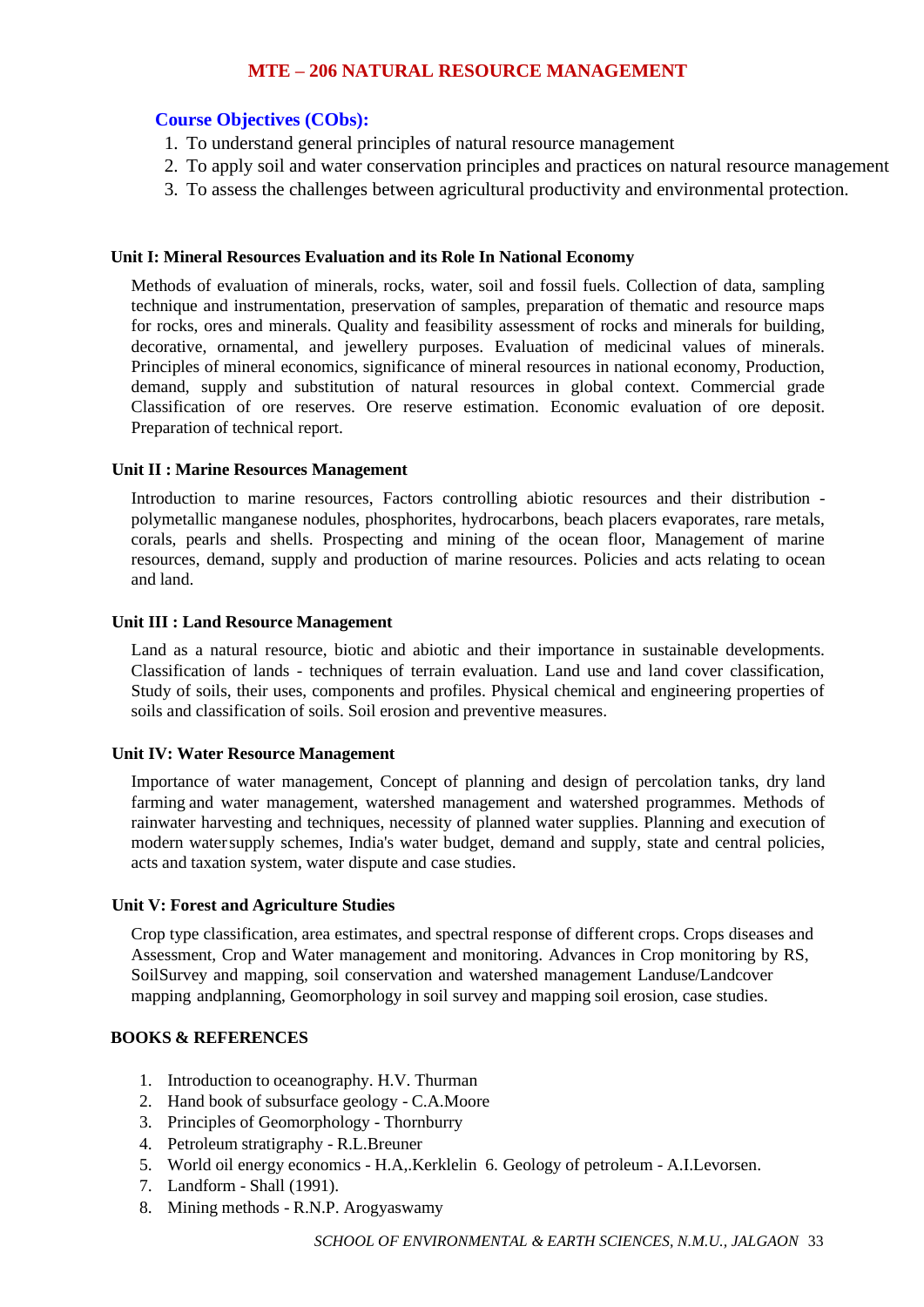- 9. Introduction to India's economic minerals Sharma, N.L. & Ram . K.S.
- 10. Non Fuel mineral deposits of India 1999: Mukerjee., Allied Publ.
- 11. Ground water hydrology DK Todd
- 12. Hand Book of applied Hydrology Ventechow
- 13. Hydrology Davis and Dewiest

| CO's Sr.<br>No.     | <b>Course Outcomes</b>                                                                                                                                                                                                          | Cognitive<br>level |
|---------------------|---------------------------------------------------------------------------------------------------------------------------------------------------------------------------------------------------------------------------------|--------------------|
| C <sub>206.1</sub>  | Analyze critically and reflect on natural resource management issues and<br>strategies in Australian and international contexts                                                                                                 | 4                  |
| C <sub>2</sub> 06.2 | Integrate, interpret and transmit information and construct logical,<br>consistent and synthesized arguments about natural<br>resource<br>management issues and their wider environmental context                               | 6                  |
| C <sub>2</sub> 06.3 | Collect, analyses, interpret, synthesize and present natural resource data<br>and theory at a range of scales, and apply knowledge and skills in<br>management and policy contexts                                              | 4                  |
| C <sub>206.4</sub>  | Communicate the principles of managing natural resources with<br>specialist and non-specialist audiences including practitioners and<br>stakeholders such as land holders, extension officers, consultants and<br>policy makers | 6                  |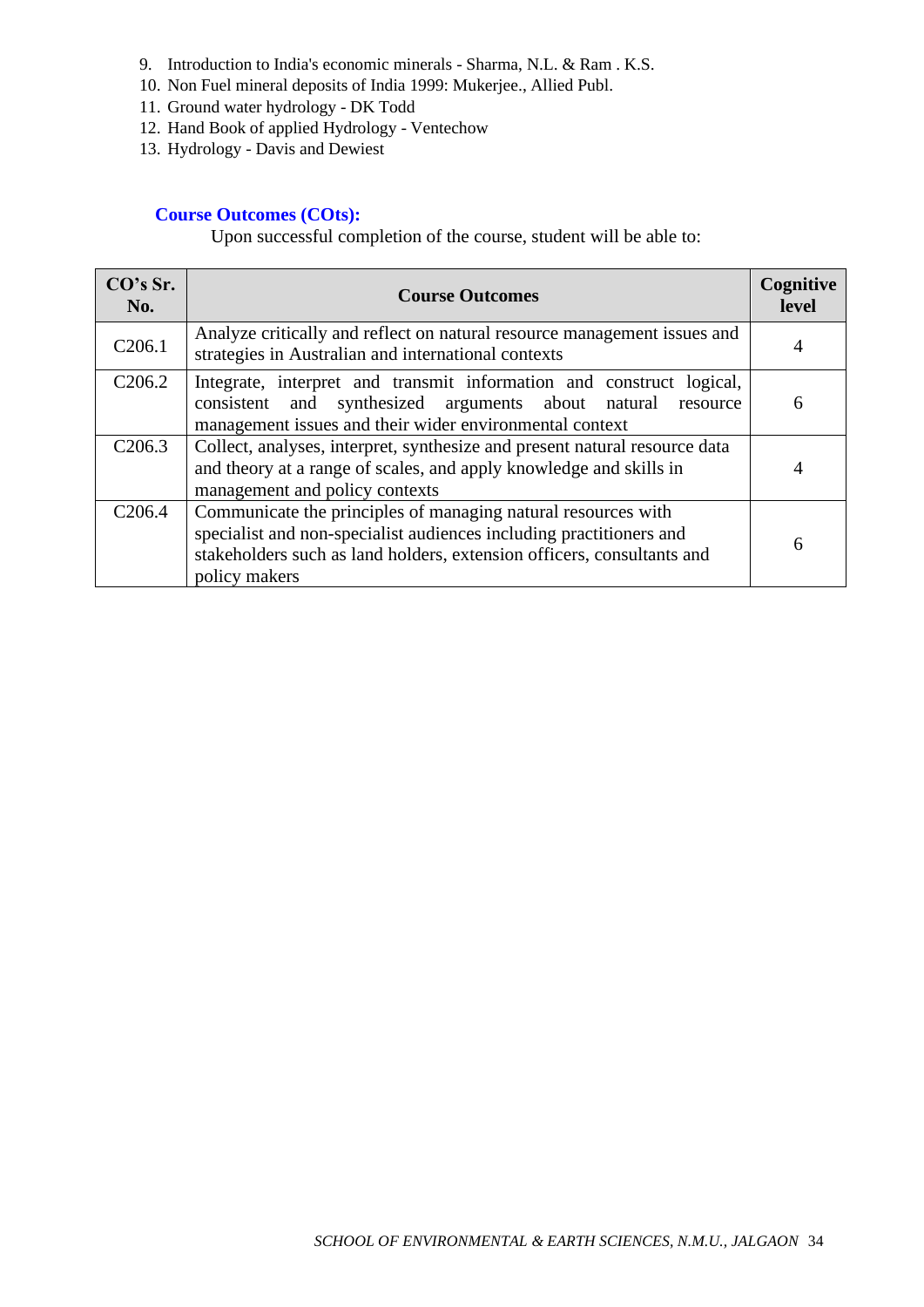## **MTE - 207 PRACTICAL COURSE**

#### **Course Objectives (CObs):**

- 1. To impart training on collection of air samples and monitoring of air pollutants.
- 2. To impart training on collection and analysis of physicochemical parameters of water samples.
- 3. To impart training on estimation of microbiological parameters of water and wastewater samples.

#### **Air pollution analysis**

- 1. Demonstration of air pollution monitoring instruments; Calibration of HVS by orifice method;
- 2. Study, Estimation and report preparation of suspended particulate matter (SPM) and PM<sub>10</sub>
- 3. Estimation of Oxides of sulfur and nitrogen from the ambient air. 4. Study of wind-rose diagram and air pollution metrology

#### **Water & Waste water analysis**

- 5. Determination of chlorine demand, break-point chlorination and free residual chlorine
- 6. Estimation of Na and K in sewage sample, wastewater and natural water
- 7. Determination of Nitrate-nitrogen of nitrate nitrogen from the given wastewater samples.
- 8. Determination of iron from raw sewage, wastewater, natural surface water and compare the results
- 9. MLSS and MLVSS. Sludge Volume Index (SVI) and development of sludge settling characteristics curve and design of PST based on settling curve.
- 10. Determination of the Biochemical Oxygen Demand (BOD) for a given sample of wastewater
- 11. Determination of the Chemical Oxygen Demand (COD) for a given sample of wastewater
- 12. Determination of the Optimum Alum Dose for a given sample of water through Jar Test.

#### **Bacteriological analysis of water and soil**

- 13. Estimation of fecal coliform (total coliform) from the swage and drinking water samples.
- 14. Microbiology of Air: by exposure plate method.
- 15. Microbiology of soil- Heterotopic bacterial counts by colony counter

#### **Soil pollution analysis**

- 16. Field identification of different types of soil as per Indian standards and determination of pH, and moisture content of soil by oven drying method.
- 17. Study and determination of compaction characteristics of soil.
- 18. Determination of grain size by sieve analysis method and bulk density of the given soil sample.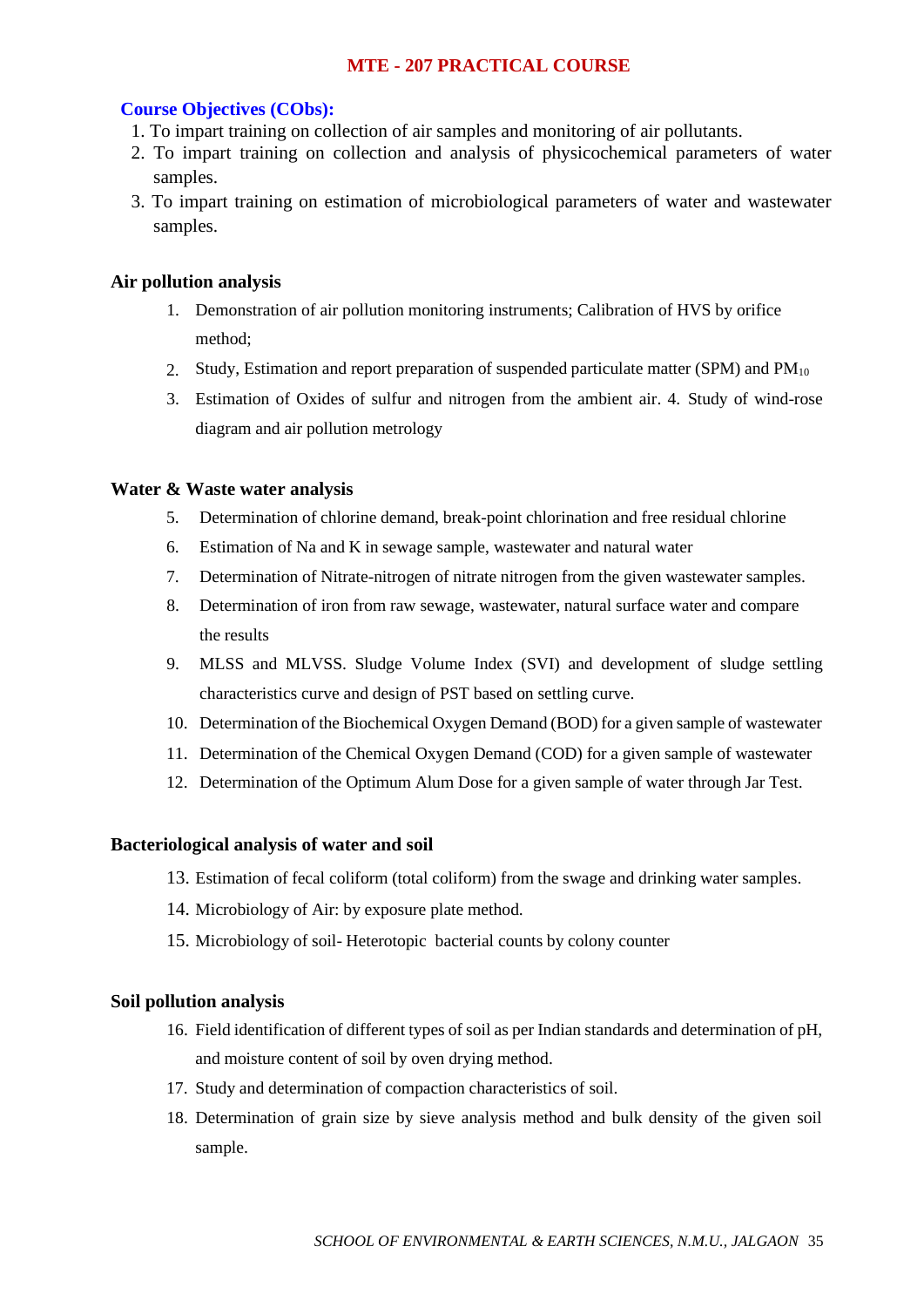| CO's Sr.<br>No.     | <b>Course Outcomes</b>                                                                                                                                                                                                                                             | Cognitive<br>level |
|---------------------|--------------------------------------------------------------------------------------------------------------------------------------------------------------------------------------------------------------------------------------------------------------------|--------------------|
| C <sub>207.1</sub>  | On completion of this course, the student will be able to undertake air<br>sample collection its analysis and comparing it with permissible<br>standards and develop analysis report writing skill.                                                                | 4                  |
| C <sub>2</sub> 07.2 | On completion of this course, the student will be able to collect water<br>and wastewater samples and analyse them for physicochemical and<br>microbiological parameters and comparing it with permissible<br>standards and develop analysis report writing skill. |                    |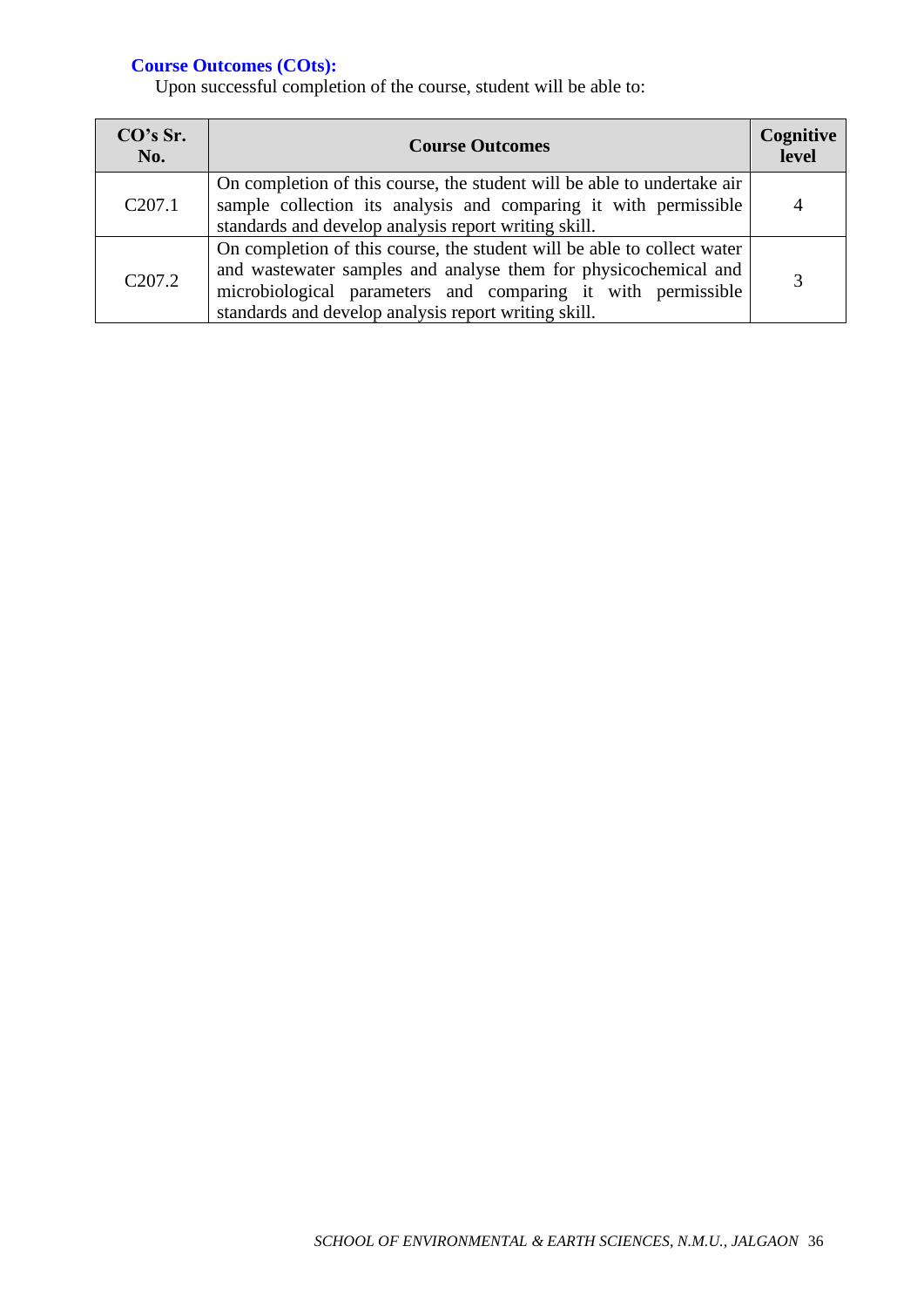# **SEMESTER III**

# **MTE 301: SEMINARS AND INDUSTRIAL VISITS**

## **Course Objectives (CObs):**

- 1. To provide students an insight regarding internal working of industries.
- 2. To provide an exposure to students about practical working environment
- Seminars on recent topics in environment management.
- Industrial visits to study the process and sources of waste generation and waste management.

## **Course Outcomes (COts):**

Upon successful completion of the course, student will be able to:

| CO's Sr.<br>No. | <b>Course Outcomes</b>                                                                                                                                                                                                                                                        | Cognitive<br>level |
|-----------------|-------------------------------------------------------------------------------------------------------------------------------------------------------------------------------------------------------------------------------------------------------------------------------|--------------------|
| C301.1          | Theoretical knowledge but it is not enough for making a good<br>professional career, so with aim to go beyond academics, industrial visit<br>provides student a practical perspective. This will get good opportunity<br>to develop full awareness about industrial practices | 2                  |

# **MTE 302: MID TERM PROJECT PRESENTATION / EVALUATION**

## **Course Objectives (CObs):**

- 1. To develop the data presentation skill in students.
- 2. Students will be provided with guidance and support by teaching staff as a dissertation supervisor.
	- The project pertaining to pollution control / safety audit / EIA / environmental audit / resource management can be undertaken by the student.

## **Course Outcomes (COts):**

| CO's Sr.<br>No. | <b>Course Outcomes</b>                                | Cognitive<br>level |
|-----------------|-------------------------------------------------------|--------------------|
| C302.1          | Data presentation skill will develop in the students. |                    |